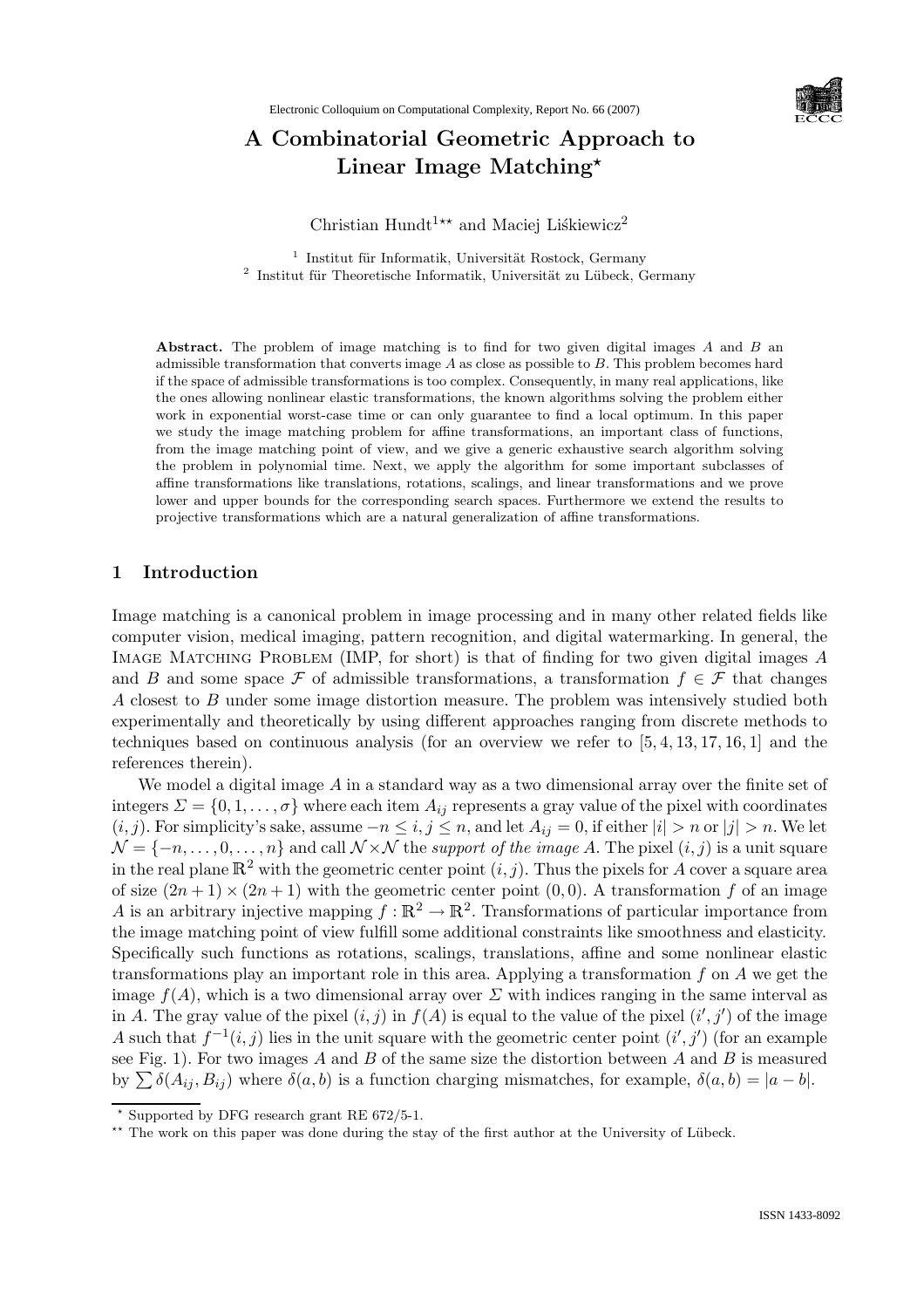

Fig. 1. Image A and the transformed image  $f(A)$ . The gray value of the pixel  $(-1, 1)$  in  $f(A)$  is equal to the value of the pixel  $(-1, 1)$  of A since in  $\mathbb{Z}^2$  the point  $(-1, 1)$  is the closest one to the point  $f^{-1}(-1, 1)$ .

The IMAGE MATCHING PROBLEM is hard if the set of admissible transformations  $\mathcal F$  is too complex. Subsequently, known image matching algorithms for optimal or approximate solutions for classes such as nonlinear elastic transformations (see e.g. [18]) use exponential resources. In [15] Keysers and Unger have proved that the decision problem corresponding to the Image Matching PROBLEM for this important class of transformations is NP-complete, thus giving evidence that the known exponential time algorithms are justified.

On the other hand, allowing only translations, rotations and scalings the problem becomes tractable  $[16, 10, 11, 1-3, 12]$ . For example, restricting the problem to rotations the IMAGE MATCH-ING PROBLEM can be solved in time  $O(n^4)$  which is quadratic with respect to to the input size [2]. The situation changes drastically if one enlarges the class of transformations to all affine transformations, which will be denoted  $\mathcal{F}_a$  in this paper. Image matching under affine transformations has been intensively studied both experimentally and theoretically. In image processing, for example, the classical approach to the problem is to transform the images  $A$  and  $B$  into a space where certain affine distortions correspond to simple transformations like translations. The advantage of such an approach is that image matching can be easily done by exhaustive search in the set of translations. Though the methods work quite efficiently for specific classes, they do not work for arbitrary affine transformations and it is still open what is the computational complexity of image matching for this class of transformations. Recently we have given a partial solution to this problem [12] proving that the image matching under affine transformations can be solved in polynomial time.

In this paper we investigate the IMAGE MATCHING PROBLEM for some classes of affine transformations. An affine transformation  $f \in \mathcal{F}_a$  is a function  $f(x, y) = M \cdot (x, y)^T + t$  with M an invertible  $(2 \times 2)$ -matrix and t a vector in  $\mathbb{R}^2$ . We give a generic exhaustive search algorithm solving the IMAGE MATCHING PROBLEM for  $\mathcal{F}_n$  in polynomial time and prove some combinatorial bounds on the size of the search space. Next, we apply the algorithm for other important subclasses of  $\mathcal{F}_a$  like translations  $(\mathcal{F}_t)$ , scalings  $(\mathcal{F}_s)$ , rotations  $(\mathcal{F}_r)$ , combined scalings and rotations  $(\mathcal{F}_{sr})$  and linear transformations  $(\mathcal{F}_{1})$  and we prove lower and upper bounds for the size of the corresponding search spaces. Finally we extend the polynomial search strategy to projective transformations  $\mathcal{F}_{p}$  which are a natural and important generalization of affine transformations.

The main contribution of this paper is a new general exhaustive search technique for image matching under some specific transformations like  $\mathcal{F}_a$ ,  $\mathcal{F}_p$  or its subclasses and a combinatorial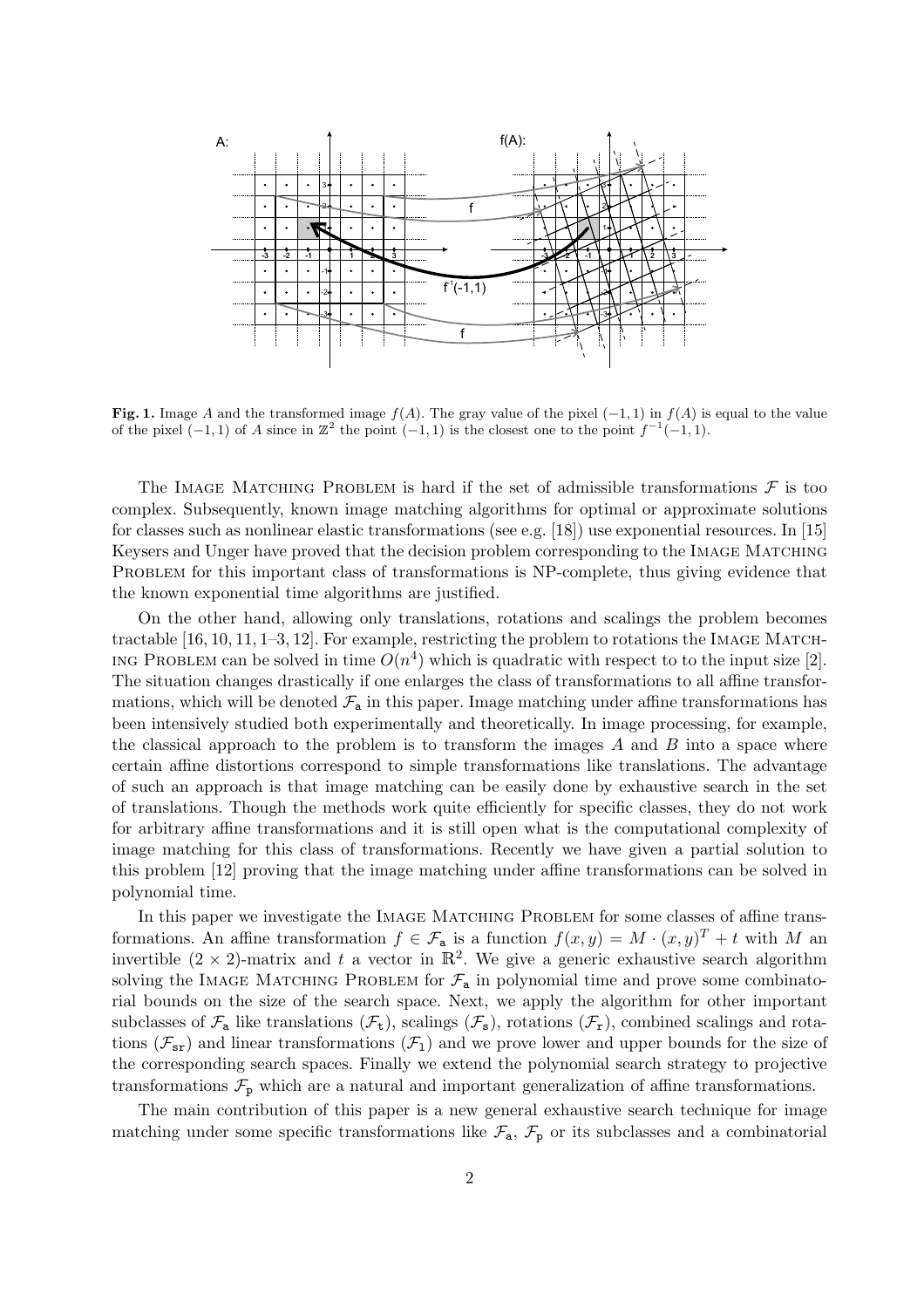method for the analysis of the size of the corresponding search spaces. For any injective function  $f$ :  $\mathbb{R}^2 \to \mathbb{R}^2$  in some specific space  $\mathcal{F} \subseteq \mathcal{F}_p$  of admissible transformations, we define the corresponding coordinate mapping  $\gamma : \mathcal{N} \times \mathcal{N} \to \mathcal{N} \times \mathcal{N}$  which for any coordinate  $(i, j)$  in  $f(A)$  determines the coordinate  $(i', j')$  in A. Thus, the mapping  $\gamma$  is a discrete representation of f which uniquely describes  $f(A)$ . We denote the set of all coordinate mappings  $\gamma$  corresponding to functions  $f \in \mathcal{F}$ by  $\Gamma_n(\mathcal{F})$ .

Our exhaustive search algorithm has to search the space  $\Gamma_n(\mathcal{F})$  to solve IMP under transformations  $\mathcal F$ . But there are two difficulties in this approach:

- 1. how to enumerate efficiently all elements in  $\Gamma_n(\mathcal{F})$  and
- 2. how to estimate the size of  $\Gamma_n(\mathcal{F})$ ?

Both problems seem to be highly nontrivial even for such simple transformations like rotations (see e.g. [1]). In this paper we present a powerful geometrical approach to solve both problems. The presented techniques work for the classes of affine transformations, projective transformations as well as for important subclasses such as translations, scalings, rotations, combined scalings and rotations, and linear transformations. The table below summarizes our main results.

| Admissible<br>transformations | Notation                    | Cardinality of<br>search space  | Complexity<br>of the IMP Remarks |     |
|-------------------------------|-----------------------------|---------------------------------|----------------------------------|-----|
| Projective                    | $\mathcal{F}_{\texttt{p}}$  | $\Omega(n^{12}) \cap O(n^{24})$ | $O(n^{24})$                      |     |
| Affine                        | $\mathcal{F}_{\rm a}$       | $\Omega(n^{12}) \cap O(n^{18})$ | $O(n^{18})$                      | (a) |
| Linear                        | $\mathcal{F}_1$             | $\Omega(n^{10}) \cap O(n^{12})$ | $O(n^{12})$                      |     |
| Scalings and rotations        | $\mathcal{F}_{\texttt{sr}}$ | $\Omega(n^5) \cap O(n^6)$       | $O(n^6)$                         |     |
| Rotations                     | $\mathcal{F}_{r}$           | $\Theta(n^3)$                   | $O(n^3 \log n)$                  | (b) |
| Scalings                      | $\mathcal{F}_{\rm s}$       | $\Theta(n^2)$                   | $O(n^3)$                         |     |
| Translations                  | $\mathcal{F}_{+}$           | $\Theta(n^2)$                   | $O(n^4)$                         |     |

Table 1. The cardinalities of search spaces  $\Gamma_n(\mathcal{F})$  and the complexities of our image matching algorithms for particular admissible transformations  $\mathcal F$ : from projective transformations to translations. Remarks: (a) In [12] it has been given the first algorithm solving IMP for  $\mathcal{F}_a$  in polynomial time. (b) The lower bound  $\Omega(n^3)$  has been shown in [1]; In this paper we show a new proof for this bound and give an algorithm solving the IMP under rotations almost optimal.

The paper is organized as follows. In Section 2 some basic preliminaries and definitions are given. Section 3 discusses structural properties of the search spaces  $\Gamma_n(\mathcal{F})$ . In Section 4 we give the general exhaustive search algorithm for image matching and apply it to affine transformations. In the subsequent Sections 5, 6, and 7 we show how the algorithm may be used for the subclasses of affine transformations like translations, rotations, scalings, and linear transformations and we prove there lower and upper bounds for the corresponding search spaces.

## 2 Preliminaries

Let A be an image with support  $\mathcal{N} \times \mathcal{N}$  and let f be an arbitrary injective function  $f : \mathbb{R}^2 \to \mathbb{R}^2$ . Define for  $g = f^{-1}$  the mapping  $\gamma_g : \mathcal{N} \times \mathcal{N} \to \mathcal{N} \times \mathcal{N} \cup \{\perp\}$  which determines for any pixel coordinate  $(i, j)$  in  $f(A)$  the corresponding coordinate  $(i', j')$  in A:

$$
\gamma_g(i,j) = \begin{cases} [g(i,j)] & \text{if } [g(i,j)] \in \mathcal{N} \times \mathcal{N}, \\ \perp & \text{otherwise.} \end{cases}
$$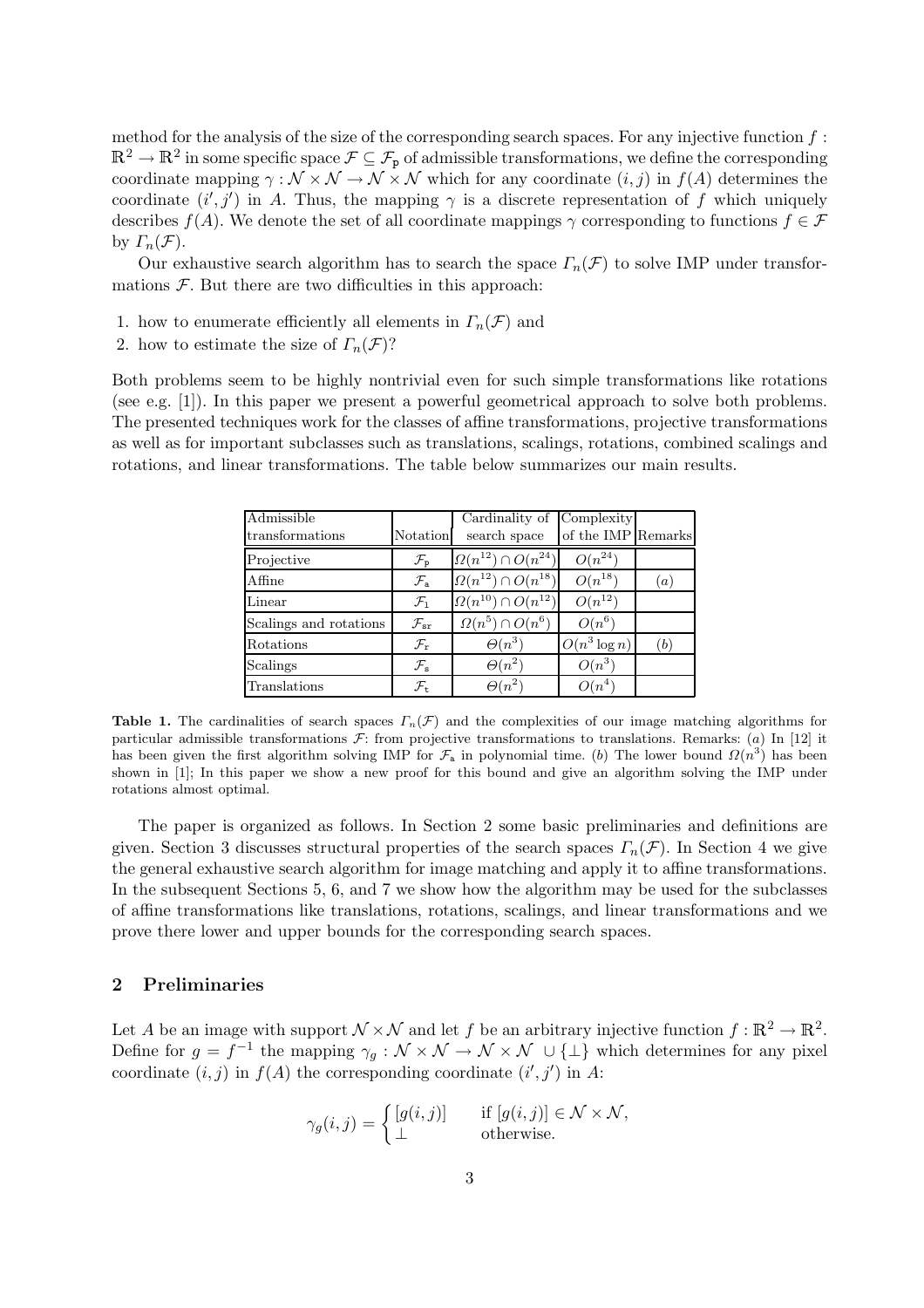Here,  $\perp$  is an extra symbol and  $[(x, y)] := ([x], [y])$  denotes rounding all components of a vector  $(x, y) \in \mathbb{R}^2$ . We formally define the image  $f(A)$  as follows: for any  $(i, j) \in \mathcal{N} \times \mathcal{N}$  the gray value of the pixel  $(i, j)$  in  $f(A)$  is equal to the value of the pixel  $\gamma_q(i, j)$  in A if  $\gamma_q(i, j) \neq \perp$ ; Otherwise, we let the value equal 0.

We assume that there is a function  $\delta : \Sigma \times \Sigma \to \mathbb{N}$ , measuring differences in gray values. In this paper we assume the evaluation of  $\delta(a, b)$  has constant costs. Then for images A and B with support  $\mathcal{N} \times \mathcal{N}$  we measure the *distortion*  $\Delta(A, B)$  between A and B as the sum of pixel differences, i.e.,

$$
\Delta(A, B) = \sum_{(i,j)\in\mathcal{N}^2} \delta(A_{ij}, B_{ij}).
$$

Obviously, the costs for the computation of  $\Delta(A, B)$  is in  $O(n^2)$ . Furthermore, in this paper we will assume that elementary arithmetic operations have unit costs.

We call the following optimization problem the IMAGE MATCHING PROBLEM (IMP) for  $\mathcal{F}$ :

Problem 1. For a given reference image A and a distorted image B, both of the same size  $(2n +$ 1)  $\times$  (2n + 1), find an injective transformation  $f \in \mathcal{F}$  minimizing the distortion  $\Delta(f(A), B)$ .

In this paper we are mainly interested in affine transformations  $\mathcal{F}_a$  and some of their important subclasses as well as projective transformations. Affine transformations f have the form:  $f(x, y)$  $M \cdot (x, y)^T + t$  where M is an invertible  $(2 \times 2)$ -matrix and t a vector in  $\mathbb{R}^2$ . Clearly, for all affine transformations the matrix  $M = \begin{pmatrix} a_1 & a_2 \\ a_3 & a_4 \end{pmatrix}$  contains the four parameters  $a_1$  to  $a_4$  and the vector  $t = \begin{pmatrix} a_5 \\ a_6 \end{pmatrix}$  the two additional parameters  $a_5$  and  $a_6$ . Hence, each affine transformation can be characterized by a six dimensional vector  $(a_1, \ldots, a_6)^T$  and thus  $\mathbb{R}^6$  can be seen as a parameter space for  $\mathcal{F}_a$ . A six dimensional vector  $u = (a_1, \ldots, a_6)^T$  defines in a natural way an affine transformation  $g_u$  if the matrix defined by  $a_1$  to  $a_4$  is invertible. To avoid problems with exceptional vectors we denote by  $(\mathbb{R}^6)_{\text{a}}$  the subset of  $\mathbb{R}^6$  which contains only the parameter vectors encoding invertible matrices.

Though the image  $f(A)$  is described by the transformation f the pixel values of  $f(A)$  are determined by the inverse transformation  $f^{-1}$ . Similarly as in [12] this fact is stressed by using g for  $f^{-1}$ . Denote by  $\mathcal{F}_{a}^{-1}$  the set of all inverse transformation for  $\mathcal{F}_{a}$ . Notice that, according to our definition,  $\mathcal{F}_a$  is closed under inversion, i.e.,  $\mathcal{F}_a^{-1} = \mathcal{F}_a$ , which means that each inverse affine transformation is an affine transformation itself.

To solve IMP we have to search  $\mathcal{F}_{a}^{-1}$  for a transformation that minimizes the distortion. Hence we call  $\mathcal{F}_{a}^{-1}$  the search space of IMP. The search space cannot be enumerated though the set  $\{f(A) \mid f \in \mathcal{F}_a\}$  can be. Thus we give a discretization transferring  $\mathcal{F}_a^{-1}$  into a discrete counterpart, which we will denote by  $\Gamma_n(\mathcal{F}_a)$ . We define the discretization  $\Gamma_n(\mathcal{F})$  for an arbitrary class F of injective functions  $f : \mathbb{R}^2 \to \mathbb{R}^2$  as follows. Let  $\Gamma_n = \{ \gamma : \mathcal{N} \times \mathcal{N} \to \mathcal{N} \times \mathcal{N} \cup \{\perp\} \}.$ Then

$$
\Gamma_n(\mathcal{F}) = \{ \gamma_{f^{-1}} \in \Gamma_n \mid f \in \mathcal{F} \}.
$$

Because we have already established a connection between  $\mathcal{F}_a$  and  $(\mathbb{R}^6)_a$  it is straightforward to connect also  $\Gamma_n(\mathcal{F}_a)$  to  $(\mathbb{R}^6)_a$ . For all u in  $(\mathbb{R}^6)_a$  let  $\gamma_x$  denote the mapping  $\gamma_g$  for the transformation  $q$  that corresponds to the point  $u$ .

For our geometrical approach we need some further definitions. Let  $\mathcal H$  be a set of hyperplanes in  $\mathbb{R}^d$ . Any plane

$$
H: a_1x_1 + a_2x_2 + \ldots + a_dx_d = b
$$

in  $\mathcal H$  divides  $\mathbb R^d$  into two subspaces:

$$
H^+ = \{x \in \mathbb{R}^d \mid a_1x_1 + \ldots + a_dx_d \ge b\} \quad \text{and} \quad H^- = \{x \in \mathbb{R}^d \mid a_1x_1 + \ldots + a_dx_d < b\}.
$$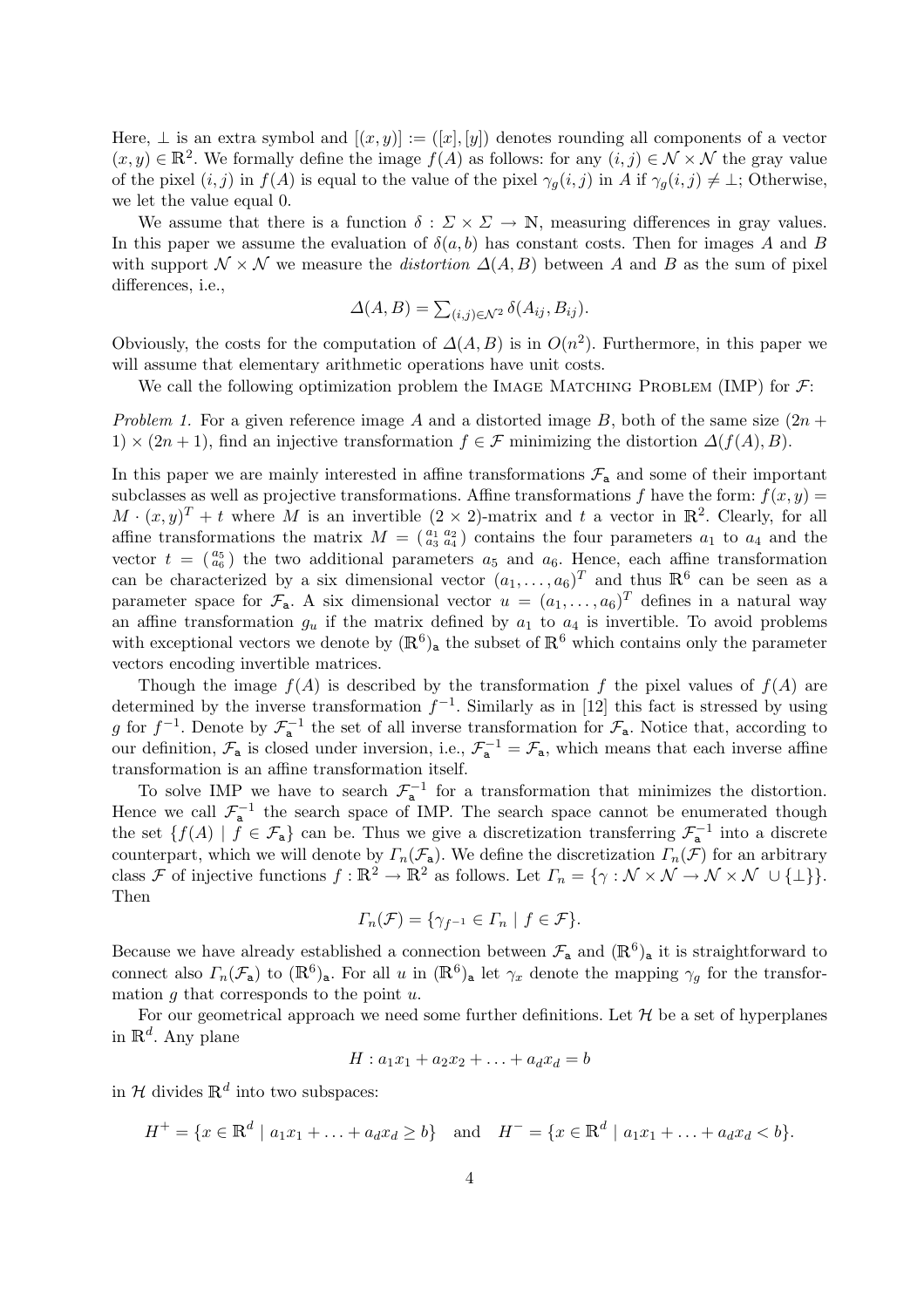Furthermore, we let

$$
h^{0} = \{x \in \mathbb{R}^{d} \mid a_{1}x_{1} + \ldots + a_{d}x_{d} = b\}
$$

and define  $h^+ = H^+ \setminus h^0$  and  $h^- = H^-$ .

For convenience we will allow, that hyperplanes of  $H$  can coincide with each other, i.e., that H can contain  $H_1: a_1x_1 + a_2x_2 + ... + a_dx_d = b$  and  $H_2: \hat{a}_1x_1 + \hat{a}_2x_2 + ... + \hat{a}_dx_d = \hat{b}$  which describe the same hyperplane in the space  $\mathbb{R}^d$ . Nevertheless, we will assume that H contains both representations of the hyperplane:  $H_1$  and  $H_2$ . By  $\tilde{\mathcal{H}}$  we mean the subset of  $\mathcal{H}$  obtained by removing all duplicate hyperplanes. Particularly, the case that  $H_1$  and  $H_2$  (as defined above) both belong to H is not possible. We say that H is *simple* if every d hyperplanes of H have a unique point in common and any  $d+1$  hyperplanes have no point in common.

For a finite set of hyperplanes  $\mathcal{H} = \{H_1, H_2, \ldots, H_t\}$  consider the following two kinds of partition of  $\mathbb{R}^d$  into convex subspaces determined by the hyperplanes in  $\mathcal{H}$ :

1.  $C(\mathcal{H}) = \{ C \subseteq \mathbb{R}^d \mid C = \bigcap_{i=1}^t H_i^{s_i} \text{ for some } s_1, \dots, s_t \in \{+, -\} \}.$ 2.  $\mathcal{A}(\mathcal{H}) = \{ C \subseteq \mathbb{R}^d \mid C = \bigcap_{i=1}^t h_i^{s_i} \text{ for some } s_1, \dots, s_t \in \{+, -, 0\} \}.$ 

It is obviously the case that  $\mathcal{A}(\mathcal{H}) = \mathcal{A}(\tilde{\mathcal{H}})$  and  $|\mathcal{C}(\mathcal{H})| \leq |\mathcal{A}(\tilde{\mathcal{H}})|$ .

We call the elements of  $\mathcal{C}(\mathcal{H})$  cells and the elements of  $\mathcal{A}(\mathcal{H})$  faces. A cell (face) is called a k-cell (k-face) if its dimension is k. A face  $\varphi$  is said to be subface of another face  $\varphi'$  if the dimension of  $\varphi$  is one less than the dimension of  $\varphi'$  and  $\varphi$  is contained in the boundary of  $\varphi'$ . If  $\varphi$  is a subface of  $\varphi'$  then we also say that  $\varphi$  and  $\varphi'$  are incident and that  $\varphi'$  is a superface of  $\varphi$ .

The incidence graph  $\mathcal{I}(\mathcal{H})$  of  $\mathcal{A}(\mathcal{H})$  is defined as follows: each face  $\varphi$  of H contains a node  $v(\varphi)$  in  $\mathcal{I}(\tilde{\mathcal{H}})$  that represents  $\varphi$ . If two faces  $\varphi$  and  $\varphi'$  are incident upon each other then  $v(\varphi)$  and  $v(\varphi')$  are connected by an edge. The incidence graph is described in detail in [7] (see also [6]).

Let x be a point in  $\mathbb{R}^d$ . Then by  $C_{\mathcal{H}}(x)$  we denote the cell in  $\mathcal{C}(\mathcal{H})$  that contains x.

## 3 Structural Properties of the Search Space

In this section we will present our basic techniques to determine the structure of the search space for specific classes of transformations. The techniques are general and we will show how they work for translations, scalings, rotations, combined scalings and rotations, linear transformations, and affine transformations. Instead of proving the structural properties of search spaces for every class separately, in this section we will just give a proof for the most general case, i.e. for affine transformations  $\mathcal{F}_a$  and in the subsequent sections we will show how to adapt this generic proof for the specific subclasses. For projective transformations the structural properties of the search space are similar but not equal and we will handle this case in Section 7.

The following definition relates the set  $\Gamma_n(\mathcal{F})$  with the set of cells defined by a set H of hyperplanes:

**Definition 1.** Let  $\mathcal{F} \subseteq \mathcal{F}_a$  be a class of injective functions and let H be a finite set of hyperplanes in  $\mathbb{R}^d$ . We say that

$$
\Gamma_n(\mathcal{F})\cong\mathcal{C}(\mathcal{H})
$$

if and only if for all  $u, u' \in \mathbb{R}^d$  with  $g_u, g_{u'} \in \mathcal{F}^{-1}$  it is true:  $\gamma_{g_u} = \gamma_{g_{u'}} \Leftrightarrow C_{\mathcal{H}}(u) = C_{\mathcal{H}}(u').$ 

To characterize the search space  $\Gamma_n(\mathcal{F}_a)$  we define the following hyperplanes. For all  $i, j \in \mathcal{N}$ and  $i', j' \in [-n-1, n+1]$  let

$$
X_{iji'} : ix_1 + jx_2 + x_5 + (0.5 - i') = 0
$$
 and  

$$
Y_{ijj'} : ix_3 + jx_4 + x_6 + (0.5 - j') = 0
$$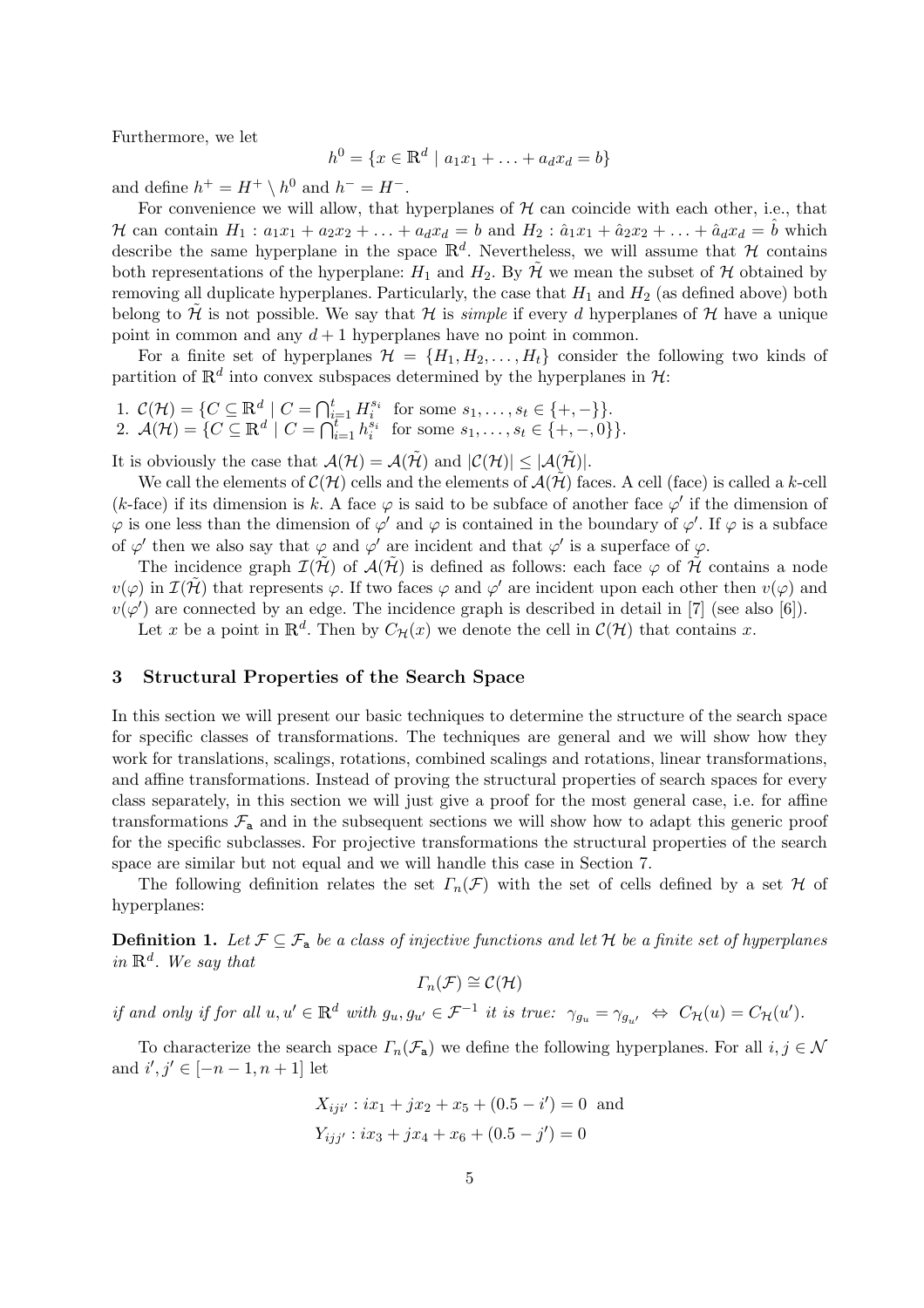be hyperplanes in  $\mathbb{R}^6$ . We denote by  $\mathcal{H}_{a,n}$  the set of all planes  $X_{ij}$  and  $Y_{ij}$  for all  $i, j \in \mathcal{N}$  and  $i', j' \in [-n-1, n+1]$ . Now we are ready to give the main result of this section.

Theorem 1.  $\Gamma_n(\mathcal{F}_a) \cong \mathcal{C}(\mathcal{H}_{a,n}).$ 

Before we give the proof note that by the theorem it suffices to estimate the number of cells in  $\mathcal{C}(\mathcal{H}_{a,n})$  to get a bound on the cardinality of  $\Gamma_n(\mathcal{F}_a)$ . To get an upper bound on  $|\mathcal{C}(\mathcal{H}_{a,n})|$  we will estimate  $|\mathcal{A}(\tilde{\mathcal{H}}_{a,n})|$ . The limitations for i, j, i' and j' imply that the number of planes in  $\tilde{\mathcal{H}}_{a,n}$ is in  $O(n^3)$ . Any set H of  $O(n^3)$  hyperplanes partitions  $(\mathbb{R}^6)_{\mathsf{a}}$  into at most  $\sum_{k=0}^6 \sum_{\ell=k}^6 {\frac{|\mathcal{H}|}{\ell}}$  $\binom{H}{\ell}\binom{\ell}{k} =$  $O(|\mathcal{H}|^6) = O(n^{18})$  faces. This gives that the cardinality of  $\Gamma_n(\mathcal{F}_a)$  is in  $O(n^{18})$ , which is polynomial in n. For detailed information on hyperplanes and the corresponding partitions of the space  $\mathbb{R}^d$ we refer the reader to Edelsbrunner [6] or de Berg et al. [9] and to the next section.

*Proof (of Theorem 1).* To analyze the space  $\Gamma_n(\mathcal{F}_a)$  we define the set  $\mathcal{R}_a$  to be the following equivalence relation on  $(\mathbb{R}^6)_{\mathsf{a}} \times (\mathbb{R}^6)_{\mathsf{a}}$ :

$$
\mathcal{R}_{\mathbf{a}} = \{ (u_1, u_2) \mid u_1, u_2 \in (\mathbb{R}^6)_{\mathbf{a}} \text{ and } \gamma_{u_1} = \gamma_{u_2} \}.
$$

Thus the relation  $\mathcal{R}_a$  partitions  $\mathcal{F}_a^{-1}$  into subsets of transformations of equal discrete counterparts. The following lemma gives the major structural property of  $\mathcal{R}_{a}$ .

**Lemma 1.** Two vectors  $u, v \in (\mathbb{R}^6)_{\text{a}}$  belong to the same equivalence class of  $\mathcal{R}_{\text{a}}$  if and only if for all  $i, j \in \mathcal{N}$  and any  $i', j' \in [-n-1, n+1]$  the vectors u and v belong to the same half-subspace according to the partition of  $(\mathbb{R}^6)_{\text{a}}$  with the hyperplane  $X_{ij}$ , respectively  $Y_{ij}$ .

*Proof.* Let  $u = (a_1, \ldots, a_6)$  and  $v = (b_1, \ldots, b_6)$  be two parameter vectors from  $(\mathbb{R}^6)_{\mathsf{a}}$ . By definition u and v belong to the same equivalence class in  $\mathcal{R}_a$ , if and only if  $\gamma_u$  equals  $\gamma_v$ .

 $\implies$ : Let  $\gamma_u = \gamma_v$  hold but for the contradiction assume that there is at least one  $(i, j) \in \mathcal{N} \times \mathcal{N}$ and  $i', j' \in [-n-1, n+1]$  such that with respect to  $X_{ij}i'$  or  $Y_{ij}j'$ , u and v belong to different half-spaces of  $(\mathbb{R}^6)_{\mathsf{a}}$ . Let without loss of generality assume that  $X_{iji'}(u) < 0$  and  $X_{iji'}(v) \geq 0$ . Then it holds that

1.  $ia_1 + ja_2 + a_5 + (0.5 - i') < 0$  and 2.  $ib_1 + jb_2 + b_5 + (0.5 - i') \ge 0.$ 

But this means that

1.  $[a_1 i + a_2 j + a_5] < i'$  and 2.  $[b_1i + b_2j + b_5] \geq i'$ 

which implies that  $\gamma_u$  and  $\gamma_v$  differ at least for the argument  $(i, j)$ . An analogous proof holds for the case when u and v are separated by  $Y_{ijj'}$ .

 $\Leftarrow$ : Let for all  $(i, j) \in \mathcal{N} \times \mathcal{N}$  and  $i', j' \in [-n-1, n+1]$  the vectors u and v belong to the same half-space of  $(\mathbb{R}^6)$ <sub>a</sub> with respect to  $X_{ij}i'$  and  $Y_{ij}j'$  but assume that there exist  $(i, j) \in \mathcal{N} \times \mathcal{N}$ such that  $\gamma_u(i,j) = (i'_1, j'_1) \neq (i'_2, j'_2) = \gamma_v(i,j)$ . Without loss of generalization assume that  $i'_1$  and  $i'_2$  differ and

1.  $a_1i + a_2j + a_5 < i'_1 - 0.5$ , 2.  $b_1i + b_2j + b_5 \ge i'_2 - 0.5$ , and 3.  $i'_1 < i'_2$  which implies that 4.  $a_1i + a_2j + a_5 < i'_2 - 0.5$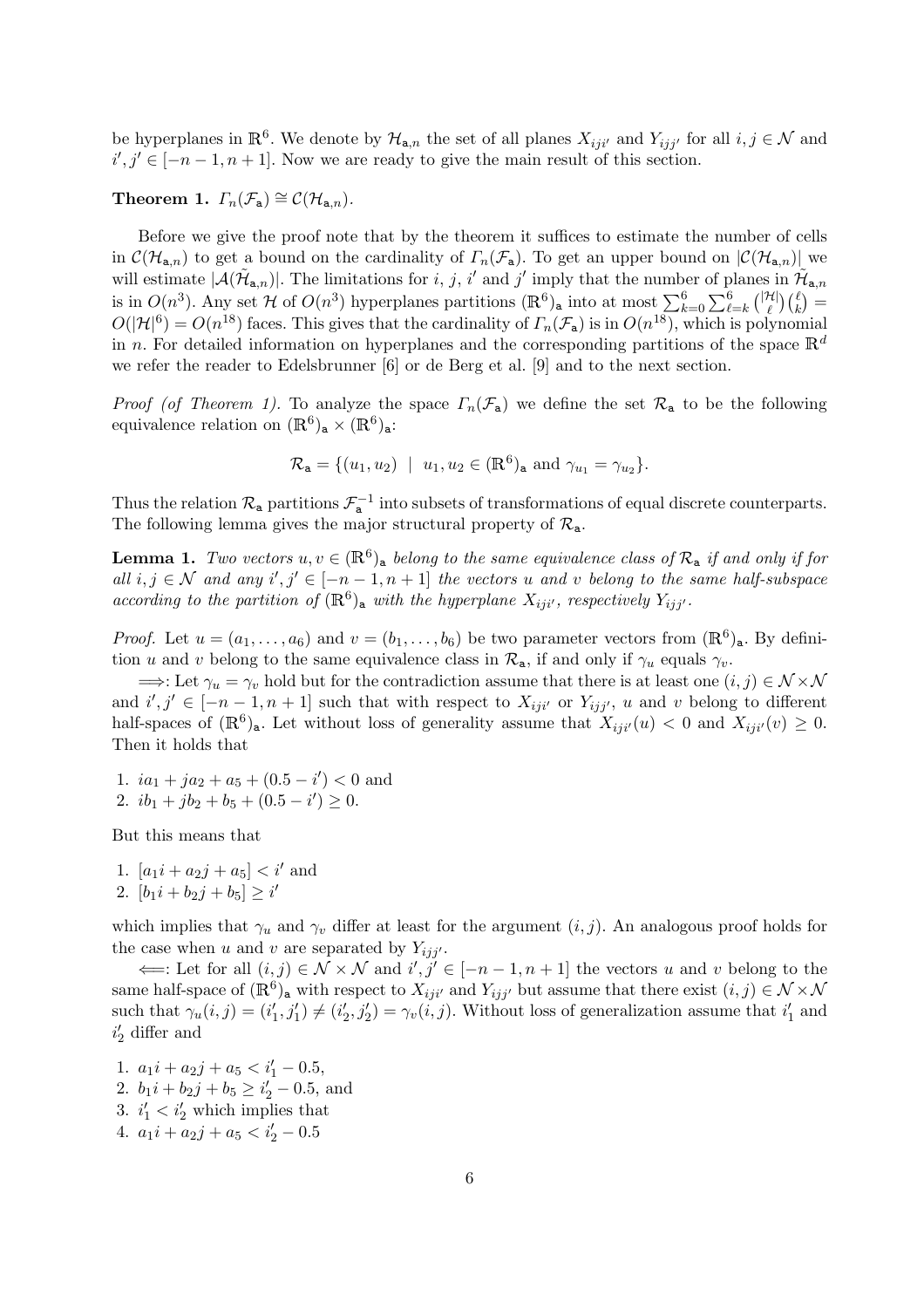Notice that either  $i'_1$  or  $i'_2$  must be in N since otherwise  $\gamma_u(i,j) = \gamma_v(i,j) = \bot$ . Hence, if  $i'_2 \leq n+1$ then u and v belong to different subspaces according to plane  $X_{iji'_2}$  and else u and v are still separated by  $X_{ij}$  with  $i' = (n + 1)$ . Analogously proof holds for the case when  $j'_1$  and  $j'_2$  differ.

Obviously the points u which represent inverse affine transformations  $g = f^{-1}$  with equal discretizations  $\gamma_g$  fall together in cells of  $(\mathbb{R}^6)_{\mathsf{a}}$  which are defined by the set  $\mathcal{H}_{\mathsf{a},n}$  of hyperplanes. Thus, every such cell of  $(\mathbb{R}^6)_{\mathsf{a}}$  gives a unique discrete affine transformation. This concludes the proof of the theorem.  $\Box$ 

## 4 The Polynomial Time Exhaustive Search Algorithm

In the previous section we have shown that the set of all coordinate mappings  $\Gamma_n(\mathcal{F}_a)$  corresponding to affine transformations f is isomorph to  $\mathcal{C}(\mathcal{H}_{a,n})$ , the set of all cells determined by the set  $\mathcal{H}_{a,n}$  of hyperplanes. To solve the IMP for  $\mathcal{F}_a$  we will use this characterization and instead of searching  $\Gamma_n(\mathcal{F}_a)$  directly, we will perform an exhaustive search of  $\mathcal{C}(\mathcal{H}_{a,n})$  choosing for each convex cell in  $\mathcal{C}(\mathcal{H}_{\mathbf{a},n})$  one representative point  $(a_1,\ldots,a_6)$  of  $(\mathbb{R}^6)_{\mathbf{a}}$  encoded by rational numbers of length  $O(\log n)$ . The point represents an inverse transformation g of f. Hence, using the mapping  $\gamma_q$  the distortion between  $f(A)$  and B can be computed easily. The property above guarantees that in this way all coordinate mappings corresponding to affine transformations will be tested.

To search the set  $\mathcal{C}(\mathcal{H}_{\mathbf{a},n})$  one can in fact search  $\mathcal{A}(\tilde{\mathcal{H}}_{\mathbf{a},n})$  since for each cell C in  $\mathcal{C}(\mathcal{H}_{\mathbf{a},n})$  there exists at least on face  $\varphi$  of  $\mathcal{A}(\tilde{\mathcal{H}}_{a,n})$  which is contained in C. Our algorithm performs the searching of  $\mathcal{A}(\tilde{\mathcal{H}}_{a,n})$  traversing the corresponding incidence graph  $\mathcal{I}(\tilde{\mathcal{H}})$  described in Section 2.

The algorithm below solves the image matching problem for affine transformations but, as will be shown in the next sections, it also enables an efficient image matching for some other classes of transformations. Therefore, the description of the algorithm is general in the sense that it can handle any class of transformations which can be characterized by an appropriate set  $\mathcal H$  of hyperplanes in  $\mathbb{R}^d$ . In the algorithm below, we will assume that the set H consists of hyperplanes  $X_{iji'}$  and  $Y_{ijj'}$ , for all  $i, j \in \mathcal{N} \times \mathcal{N}$ , and  $-n-1 \leq i', j' \leq n+1$  and that every  $X_{iji'}$  and  $Y_{ijj'}$  is a hyperplane in  $\mathbb{R}^d$  that depends on parameters i, j, i' and i, j, j', respectively.

**Theorem 2 (see e.g. [6]).** The incidence graph  $\mathcal{I}(\tilde{\mathcal{H}})$  for the set  $\tilde{\mathcal{H}}$  of m hyperplanes in  $\mathbb{R}^d$ contains  $O(m^d)$  nodes and edges. Moreover,  $\mathcal{I}(\tilde{\mathcal{H}})$  can be constructed in  $O(m^d)$  time.

In a standard implementation of  $\mathcal{I}(\tilde{\mathcal{H}})$  each node  $v(\varphi)$  is a record containing some auxiliary information and two lists containing pointers to all subfaces and superfaces. In our setting the following additional auxiliary information are stored for every node  $v(\varphi)$ : coordinates of a representative point  $p(\varphi)$  of  $\varphi$  and a set  $Planes(\varphi)$  of hyperplanes in  $\mathcal{H}$ .

The coordinates of a representative point  $p(\varphi)$  of a 0-face  $\varphi$  is just the vertex  $\varphi$  itself, i.e., we get  $p(\varphi) := \varphi$  in this case. If  $\varphi_1, \varphi_2, \ldots, \varphi_t$  are the subfaces of  $\varphi$  and  $t \geq 2$ , then  $p(\varphi) := \frac{1}{t} \sum_{\ell=1}^t p(\varphi_\ell)$ . Without loss of generality, we will assume that  $t \geq 2$  for every  $\varphi$ ; if not we add some artificial border hyperplanes. Note that  $p(\varphi)$  can be encoded by rational numbers of length  $O(\log n)$ . The sets Planes are defined as follows. For all d-faces  $\varphi$  we let  $Planes(\varphi) := \emptyset$ . If  $\varphi$  is a  $(d-1)$ -face determined by the hyperplane h then  $Planes(\varphi) := \{X_{ij}i', Y_{ij}j' \in \mathcal{H} \mid X_{ij}i' = h \text{ and } Y_{ij}j' = h\}.$  If  $\varphi_1, \varphi_2, \ldots, \varphi_t$  are the superfaces of a k-face  $\varphi$ , with  $k < d-1$ , then  $Planes(\varphi) := \bigcup_{\ell=1}^t Planes(\varphi_\ell)$ .

To solve the image matching problem for given images A and B under  $\mathcal{F}_a$  an exhaustive search algorithm can work as follows: visit systematically all faces of the incidence graph  $\mathcal{I}(\mathcal{H})$ , for  $\mathcal{H} = \mathcal{H}_{a,n}$  and for each face  $\varphi$  estimate the distortion between  $f(A)$  and B for some f determined by  $\varphi$ . Notice that for all points u of  $\varphi$  the discretizations  $\gamma_u$  are equal to each other. Particularly, they are equal for all points  $u \in \varphi$  which represent inverse affine transformations  $g = f^{-1}$  we are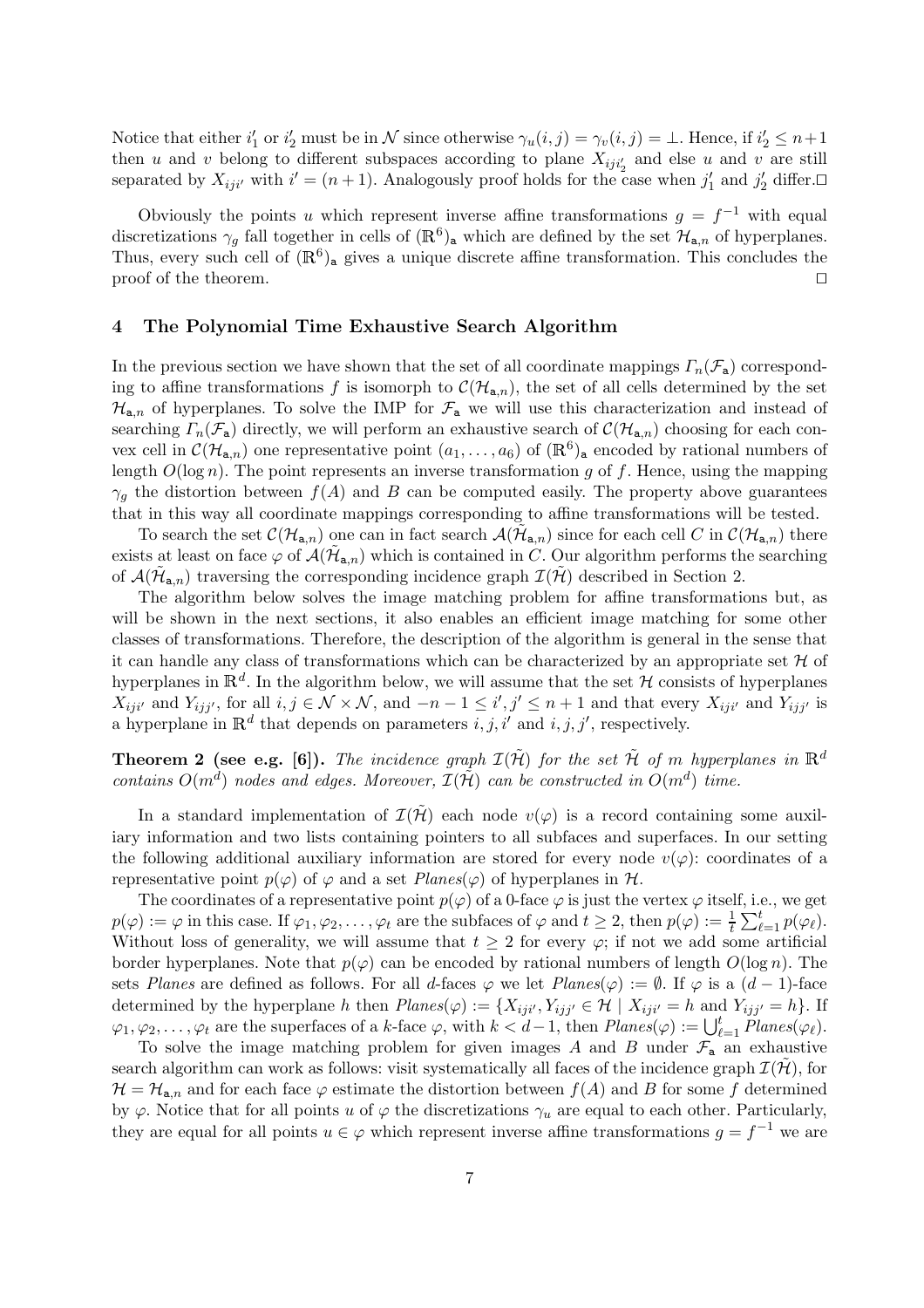looking for. Thus to compute pixelvalues of  $f(A)$  and to estimate the distortion between  $f(A)$  and B the algorithm can use  $\gamma_u$  for an arbitrary  $u \in \varphi$ , e.g.,  $u = p(\varphi)$ . The result of the algorithm is the function  $f$  of minimum distortion. The time complexity of such a method is at least the size of the graph  $\mathcal{I}(\tilde{\mathcal{H}})$  times  $O(n^2)$ , where the last term describes the cost of distortion estimation. However, using our approach we can improve this complexity for specific transformations. In fact, when considering  $\mathcal{F}_{sr}$ ,  $\mathcal{F}_{1}$ ,  $\mathcal{F}_{a}$  or  $\mathcal{F}_{p}$  our algorithm works in time linear in the size of  $\mathcal{I}(\mathcal{H})$  and for  $\mathcal{F}_s$  the advantage is  $O(n)$ . For  $\mathcal{F}_t$  no improvement is achieved.

Our algorithm performs depth first search of the graph  $\mathcal{I}(\mathcal{H})$ . The algorithm works as follows. Visiting a node  $v(\varphi)$  the algorithm stores the current distortion value between  $f(A)$  and B for f determined by  $p(\varphi)$ . Next, traversing from  $\varphi$  to an incident (sub or super)face  $\varphi'$  the algorithm updates only the pixel values of  $f(A)$ , coordinates of which correspond to the parameters of hyperplanes we have just left or entered when traversing from  $\varphi$  to  $\varphi'$ . Speaking more precisely, if f' is a function determined by  $p(\varphi')$  then the only difference between  $f'(A)$  and  $f(A)$  are the pixel values of coordinates  $(i, j)$  such that  $i, j$  are the parameters of hyperplanes we have just left or entered. Thus, to compute the distortion between  $f'(A)$  and B, it is enough to update only the pixel values for those coordinates.

Now we are ready to give a complete algorithm solving IMP for  $\mathcal{F}_{a}$ . For input images A and B we call the procedure IM $(A, B)$  below for  $\mathcal{F} := \mathcal{F}_a$  and with the set of hyperplanes  $\mathcal{H} := \mathcal{H}_{a,n}$ .

**Procedure** IM(A, B); /\* Image Matching for the admissible transformations  $\mathcal{F}$  \*/ *Input*: Images A and B of size  $(2n + 1) \times (2n + 1)$ . Output: Transformation  $f = \arg \min_{f' \in \mathcal{F}} \{ \Delta(f'(A), B) \}.$ *Parameter*: The set of hyperplanes  $\mathcal{H}$  in  $\mathbb{R}^d$ .

- 1. Procedure SEARCH $(v(\varphi))$ ; /\* Depth first searching \*/
- 2. begin
- 3. mark node  $v(\varphi)$  as visited;
- 4. **for** each neighbor  $v(\varphi')$  of  $v(\varphi)$  **do**
- 5. if  $v(\varphi')$  not visited then begin
- 6. UPDATE( $\varphi, \varphi'$ ); SEARCH( $v(\varphi')$ ); UPDATE( $\varphi', \varphi$ );
- 7. end;
- 8. end;

```
9. begin /* Procedure IM */
```
- 10. let  $\tilde{\mathcal{H}} := \{ h | h = X_{i,j,i'} \text{ or } h = Y_{i,j,j'} \text{ for some } i, j, i'j' \};$
- 11. construct the incidence graph  $\mathcal{I}(\mathcal{H});$
- 12. let  $\varphi_0$  be a face of  $\mathcal{A}(\mathcal{H})$  which corresponds to the identity mapping;
- 13. let  $\varphi_{opt} := \varphi_0$ ;  $err, min\_err := \Delta(A, B)$  and let  $T := A$ ;
- 14. **for** all  $-n \le i, j \le n$  **do**  $x[i, j] := i$ ;  $y[i, j] := j$ ;<br>15. set all nodes in  $\mathcal{I}(\tilde{\mathcal{H}})$  as not visited;
- 15. set all nodes in  $\mathcal{I}(\mathcal{H})$  as not visited;<br>16. call SEARCH $(v(\varphi_0))$ ; /\* find  $\varphi_{\text{out}}$
- call SEARCH( $v(\varphi_0)$ ); /\* find  $\varphi_{opt}$  \*/
- 17.  $g := \text{SELECT}_{\mathcal{F}}(\varphi_{opt});$  /\* get  $g \in \mathcal{F}$  with representative in  $\varphi_{opt}$  \*/<br>18. return  $f := q^{-1}$ ;
- 18. return  $f := g^{-1}$ ;
- 19. end.

The procedure UPDATE is called with two incident faces  $\varphi_1$  and  $\varphi_2$  and starts with global variables err, A, B and T such that for the representative point  $u = p(\varphi_1)$  of  $\varphi_1$ ,  $T_{ij} = A_{\gamma_u(i,j)}$ for all  $-n \le i, j \le n$ , and  $\Delta(T, B) = err$ . The procedure updates T and err for the face  $\varphi_2$ and if  $err < min\_err$  then it modifies  $min\_err := err$  and  $\varphi_{opt} := \varphi_2$ . The time complexity of UPDATE's execution with parameters  $\varphi_1$  and  $\varphi_2$  is proportional to the cardinality of  $Planes(\varphi_2)$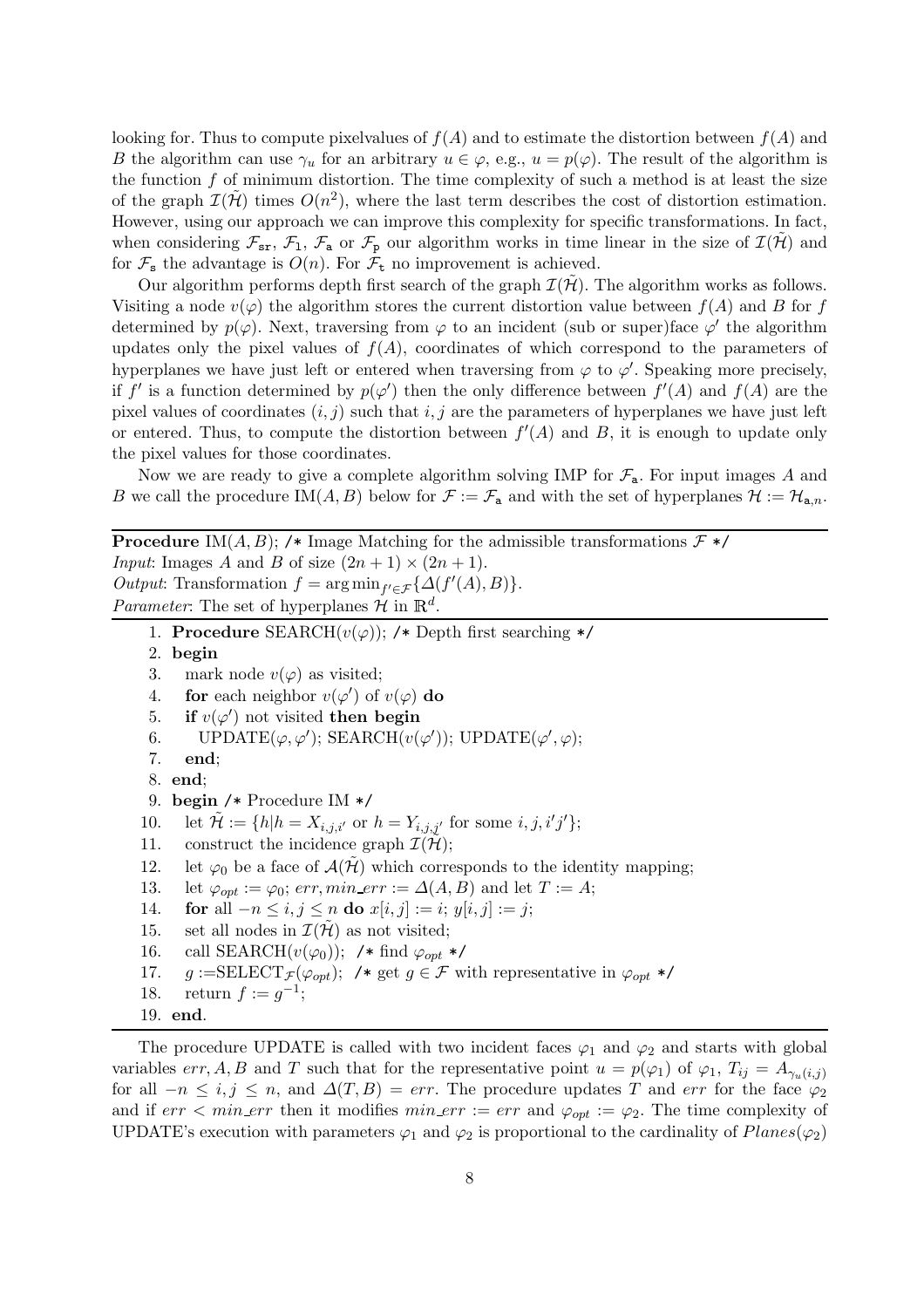if  $\varphi_2$  is a subface of  $\varphi_1$  and to the cardinality of  $Planes(\varphi_1)$ , otherwise. Below we give the complete algorithm for the procedure UPDATE.

**Procedure** UPDATE( $\varphi_1, \varphi_2$ );

*Input*: Two incident faces  $\varphi_1$  and  $\varphi_2$ .

Global Variables:  $\varphi_{opt}$ , min\_err, err, A, B and T such that for the representative point  $u = p(\varphi_1)$ of  $\varphi_1$ ,  $T[i, j] = A[\gamma_u(i, j)]$  for all  $-n \leq i, j \leq n$ , and  $\Delta(T, B) = err$ .

Task: Update T and err for the face  $\varphi_2$  and if  $err < min\_err$  then update  $min\_err$  and  $\varphi_{opt}$ .

## 1. begin

2. initialize empty stack S; 3. if  $\varphi_2$  is a subface of  $\varphi_1$  then begin 4. **for** all  $X_{ij} = Planes(\varphi_2)$  **do**<br>5. **if**  $X_{ij} = \varphi(0) = 0$  **then**  $x[i]$ 5. if  $X_{iji'}(p(\varphi_1)) < 0$  then  $x[i, j] := i'$ ;  $\text{PUSH}((i, j), S)$ ; 6. **for** all  $Y_{ijj'} \in Planes(\varphi_2)$  **do**<br>7. **if**  $Y_{ijij'}(p(\varphi_1)) < 0$  **then**  $y[i]$ 7. **if**  $Y_{ijj'}(p(\varphi_1)) < 0$  then  $y[i, j] := j'$ ;  $\text{PUSH}((i, j), S)$ ; 8. end 9. else if  $\varphi_2$  is a superface of  $\varphi_1$  then begin 10. **for** all  $X_{ij}$ <sup> $i' \in Planes(\varphi_1)$  **do**<br>11. **if**  $X_{ij}$ <sup> $i'(p(\varphi_2))$  < 0 **then**  $x[i]$ </sup></sup> 11. **if**  $X_{iji'}(p(\varphi_2)) < 0$  then  $x[i, j] := i' - 1$ ; PUSH $((i, j), S)$ ; 12. **for** all  $Y_{ijj'} \in Planes(\varphi_1)$  **do**<br>13. **if**  $Y_{ijj'}(p(\varphi_2)) < 0$  **then**  $y[i]$ 13. **if**  $Y_{ijj'}(p(\varphi_2)) < 0$  then  $y[i, j] := j' - 1$ ; PUSH $((i, j), S)$ ; 14. end; 15. while not  $EMPTY(S)$  do begin 16.  $(i, j) := POP(S); temp := T[i, j];$ 17. **if**  $-n \leq x[i, j], y[i, j] \leq n$  then  $T[i, j] := A[x[i, j], y[i, j]]$  else  $T[i, j] := \perp;$ <br>18.  $err := err - \delta$ (*temp*,  $B[i, j] + \delta(T[i, j], B[i, j])$ ; 18.  $err := err - \delta(temp, B[i, j]) + \delta(T[i, j], B[i, j]);$ <br>19. **end**: end: 20. if  $err < min\_err$  then  $min\_err := err$ ;  $\varphi_{opt} := \varphi_2$ ; 21. end.

Remark 1. To stress that we mean an instruction and not the mathematical notation we used  $A[i, j]$  instead of  $A_{ij}$  for accessing the pixel  $(i, j)$  of an image A in the UPDATE procedure.

The function SELECT<sub>F</sub>( $\varphi_{opt}$ ) of the main algorithm returns an (invertible)  $g \in \mathcal{F}$  whose representative is in  $\varphi_{opt}$ . Thus, in case  $\mathcal{F} = \mathcal{F}_{a}$  the function returns  $g \in \varphi_{opt} \cap (\mathbb{R}^6)_{a}$ . A natural candidate for such a representative is the point  $(a_1, \ldots, a_6) = p(\varphi_{opt})$ . But a problem occurs when the matrix  $M = \begin{pmatrix} a_1 & a_2 \\ a_3 & a_4 \end{pmatrix}$  is singular. In Section 5.4 we will discuss how to solve this problem for linear transformations. The same method can be used for affine transformations in a straightforward way.

**Lemma 2.** Let  $\tau_H(n)$  denote the worst-case time complexity of the procedure IM on input images of support  $\{-n, \ldots, n\} \times \{-n, \ldots, n\}$  working with the parameter H. Then for all sets of hyperplanes  $\mathcal{H}, \mathcal{H}'$  in  $\mathbb{R}^d$  such that  $|\mathcal{H}| = |\mathcal{H}'|$  and  $\mathcal{H}'$  is simple it is true  $\tau_{\mathcal{H}}(n) \leq \tau_{\mathcal{H}'}(n)$ .

*Proof (Sketch)*. Consider any simple set of planes  $\mathcal{H}'$  over  $\mathbb{R}^d$ . Notice that  $\mathcal{H}'$  has no coincideing planes. It is well known (see [6]) that for any set  $H$  of planes without coinciding planes and  $|\mathcal{H}| = |\mathcal{H}'|$  it is true  $|\mathcal{A}(\mathcal{H})| \leq |\mathcal{A}(\mathcal{H}')|$ . Hence, simple plane sets are responsible for the maximum sets  $\mathcal{A}(\mathcal{H})$ . Furthermore, let  $S_{\mathcal{H}}$  be an arbitrary schedule for the depth first search of IM for  $\mathcal{I}(\mathcal{H})$ , i.e., the order in which the faces of  $\mathcal{A}(\mathcal{H})$  are visited. We denote by  $c(S_{\mathcal{H}})$  the computational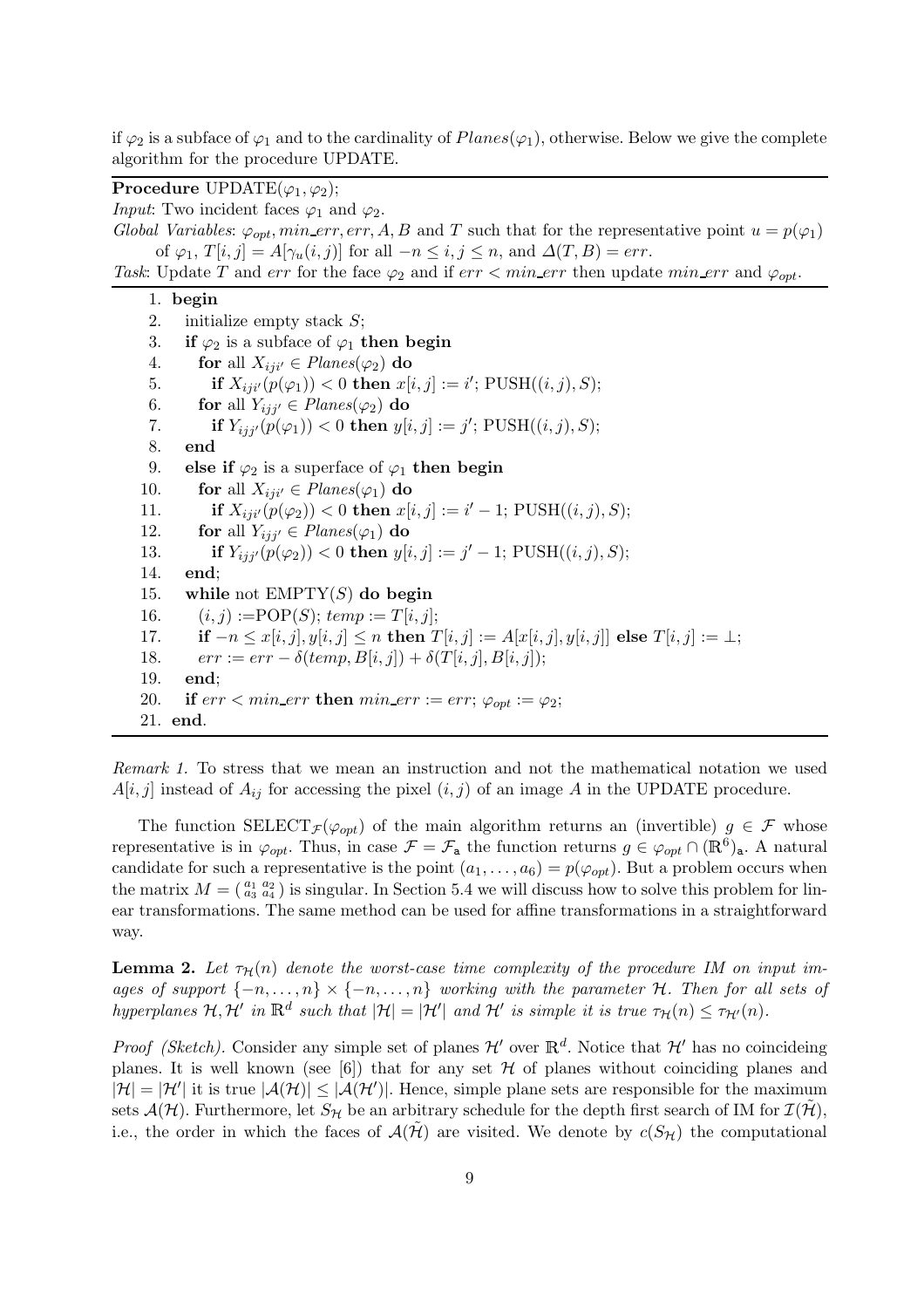costs for the specific schedule  $S_H$ . It easy to see that in fact  $c(S_H)$  grows linearly with respect to the number of pixels updated during the depth first search. If  $H$  contains no coinciding planes then the costs  $c(S_H)$  are in  $O(|\mathcal{A}(\mathcal{H})|)$  since with every visited face exactly two pixel have to be updated during the depth first search.

Now assume that H contains coinciding planes. Imagine that we change H slightly to H by converting all coinciding planes to a set of parallel non-coinciding planes which have pairwise distance of at most  $\delta$ . We choose  $\delta$  in a way such that each set of the new parallel planes intersects exactly and in the same order the planes that have been intersected by the original coinciding planes. Obviously  $\hat{\mathcal{H}}$  does not contain coinciding planes anymore. Also we modify the schedule  $S_H$  to  $S_{\hat{\mathcal{H}}}$  in the following way: If there are three consecutive  $\varphi_1$ ,  $\varphi_2$  and  $\varphi_3$  in  $S_H$  and in  $\mathbb{R}^d$  the faces  $\varphi_1$  and  $\varphi_3$  are separated by a set of k coinciding planes of H represented by the face  $\varphi_2$ , then by the separation of  $\mathbb{R}^d$  with  $\hat{\mathcal{H}}$  between  $\varphi_1$  and  $\varphi_3$  there are  $2k+1$  new faces. We insert into  $S_{\hat{H}}$  between  $\varphi_1$  and  $\varphi_3$  all the  $2k+1$  associated faces instead of  $\varphi_2$ .

The new schedule is at most as expensive as the former. For that see that by traversing in depth first search manner in  $S_H$  from  $\varphi_1$  to  $\varphi_3$  over  $\varphi_2$  gives k pixel updates. Equivalently traversing from  $\varphi_1$  to  $\varphi_3$  over the k new into  $S_{\hat{\mathcal{H}}}$  inserted planes also gives k updates. Subsequently,  $c(S_{\hat{\mathcal{H}}}) \leq c(S_{\hat{\mathcal{H}}})$ . Furthermore, since  $\hat{\mathcal{H}}$  contains no coinciding planes it must be true by the above observations that  $c(S_{\hat{\mathcal{H}}}) \leq c(S_{\mathcal{H}'})$  for any simple set  $\mathcal{H}'$  with optimal travering schedule  $c(S_{\mathcal{H}'})$ .

Consequently, for all schedules  $S_H$  and for all simple sets H' of planes it holds that  $c(S_H) \leq$  $c(\mathcal{S}_{H'})$ . Since in worst case the running time of IM is affected exclusively by the depth first search of  $\mathcal{A}(\tilde{\mathcal{H}})$  the statement follows. of  $\mathcal{A}(\mathcal{H})$  the statement follows.

Thus, to give an upper bound on the time complexity of the image matching procedure IM for  $\mathcal{F}_a$  it is enough to analyze the time complexity for IM working with any simple set  $\mathcal{H}'$  of the cardinality  $|\mathcal{H}'| = |\mathcal{H}_{\mathbf{a},n}| = O(n^3)$ . Using Theorem 2 one can construct the incidence graph for  $\tilde{\mathcal{H}}'$  in time  $O(|\tilde{\mathcal{H}}'|^6) = O(n^{18})$ . Moreover, the size of  $\mathcal{I}(\tilde{\mathcal{H}}')$  is in  $O(n^{18})$  and thus, the depth first search can be done in time  $O(n^{18})$ , too. Since for the simple set  $\mathcal{H}'$  each single execution of the procedure UPDATE can be done in constant time, this proves the following.

**Theorem 3.** The IMAGE MATCHING PROBLEM for affine transformations can be solved in time  $O(n^{18})$ .

## 5 Image Matching under some Special Affine Transformations

In this section we will analyse subsets  $\mathcal{F}_\star$  of affine transformations, for  $\star \in \{\text{t}, \text{s}, \text{s}, \text{r}, \text{t}\},\$ respect to the complexity of their search spaces  $\mathcal{C}(\mathcal{H}_{\star,n})$ . Generally an affine transformation  $f(x,y) = M \cdot (x,y)^T + t$  with an invertible  $(2 \times 2)$ -matrix M and  $\mathbb{R}^2$ -vector t is completely described by the components  $a_1$  to  $a_6$  of the matrix M and vector t. In the following the subsets of affine transformation are described by limitations to the parameters  $a_1$  to  $a_6$ .

In each case we identify the subset of parameters for inverse transformations, the form of the associated discretizations, and construct the relevant set of hyperplanes  $\mathcal{H}_{\star,n}$ . Afterwards we use the generic proof of Theorem 1 to provide the equivalence  $\Gamma_n(\mathcal{F}_\star) \cong \mathcal{C}(\mathcal{H}_{\star,n})$  and next we give bounds for the cardinalities  $|\mathcal{A}(\tilde{\mathcal{H}}_{\star,n})|$  that play a crucial role in estimating the computational complexity of the exhaustive search algorithm of Section 4 used for the set  $\mathcal{F}_{\star}$  and  $\mathcal{H}_{\star,n}$ .

In the following subsections we will for the sake of space savings move the proofs and auxilliary lemmas to the appendix and instead provide only the main results. To get an efficient searching strategy for rotations we modify the approach above and discuss it in detail in the next section. Likewise we delegate projective transformations to a separate section.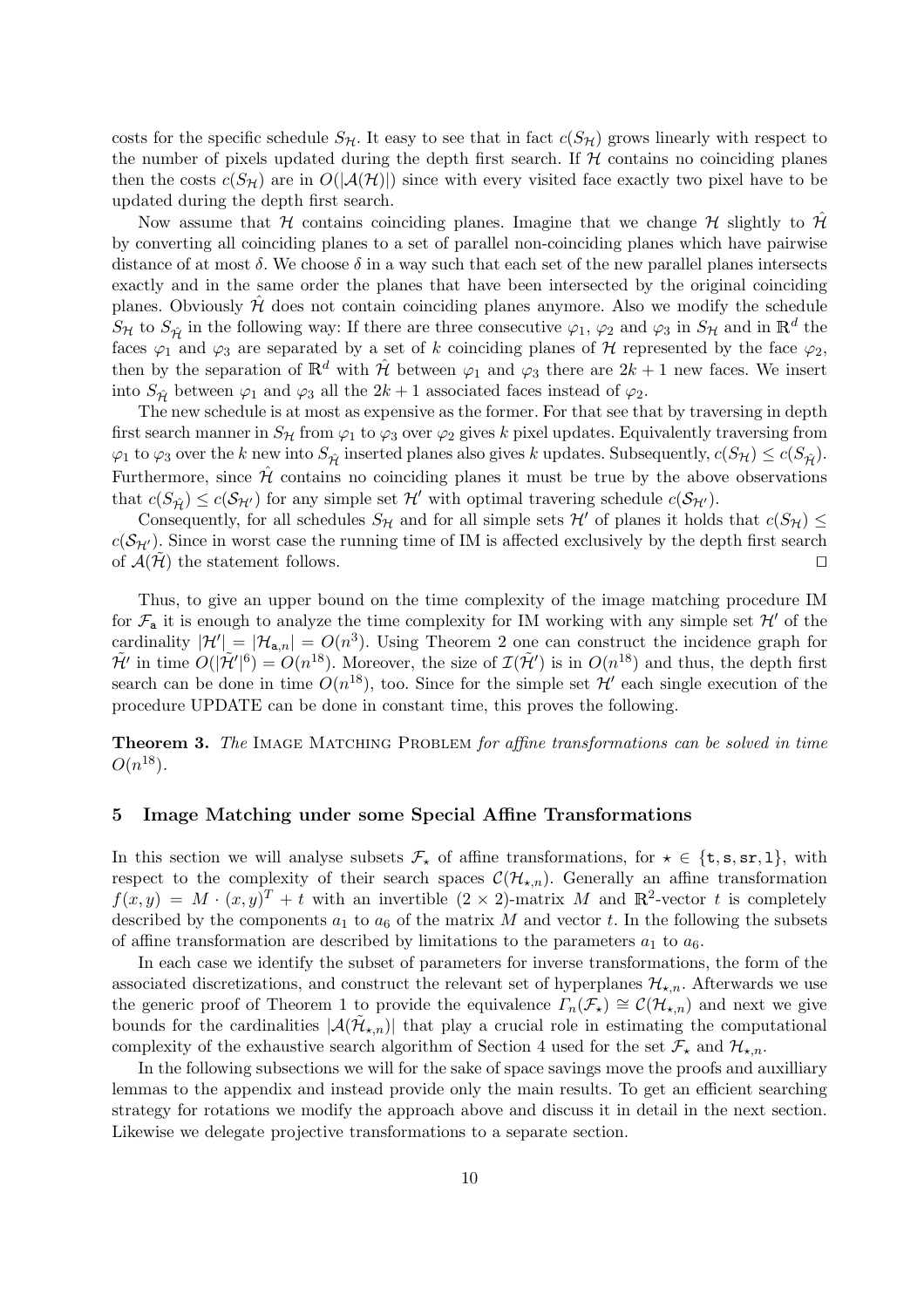#### 5.1 Translation

The easiest case we consider is when the set  $\mathcal{F}_t \subset \mathcal{F}_a$  contains all translations with M the identity matrix,  $t = \begin{pmatrix} t_1 \\ t_2 \end{pmatrix}$  and  $t_1, t_2 \in \mathbb{R}$ . Hence, we consider the two dimensional subspace  $(\mathbb{R}^2)$ <sub>t</sub> of  $(\mathbb{R}^6)$ <sub>a</sub> which has  $a_1 = a_4 = 1, a_2 = a_3 = 0, a_5 = t_1, a_6 = t_2,$  and  $t_1, t_2 \in \mathbb{R}$ . We will use the simple case of translations to illustrate how the definitions of affine transformations can be transfered to a specific subclass. In the following subsections we will reduce this technical transfer. Like in each considered case it holds that  $\mathcal{F}_{t}^{-1} = \mathcal{F}_{t}$ , since we only consider subclasses of  $\mathcal{F}_{a}$  which are closed under inversion. From the restricted versions of  $M$  and  $t$  we get the following form of discretizations  $\gamma_g$  for  $g \in \mathcal{F}_t^{-1}$ 

$$
\gamma_g(i,j) = \begin{cases} ([i+t_1],[j+t_2]) & \text{if } ([i+t_1],[j+t_2]) \in \mathcal{N} \times \mathcal{N}, \\ \perp & \text{otherwise.} \end{cases}
$$

In the subspace of  $(\mathbb{R}^2)$ <sub>t</sub> the planes in  $\mathcal{H}_{a,n}$  have a simpler description and thus we regard the set  $\mathcal{H}_{\mathsf{t},n}$ . For all  $i, j \in \mathcal{N}$  and all  $i', j' \in [-n-1, n+1]$  we have in  $\mathcal{H}_{\mathsf{t},n}$  the planes

$$
X_{iji'} : x_1 + i + 0.5 - i' = 0
$$
 and  

$$
Y_{ijj'} : x_2 + j + 0.5 - j' = 0
$$

For this set of planes we get the following characterization.

**Lemma 3.** 
$$
\Gamma_n(\mathcal{F}_t) \cong \mathcal{C}(\mathcal{H}_{t,n}).
$$

*Proof.* Since we only consider points in  $(\mathbb{R}^2)_t$  the relation  $\mathcal{R}_a$  given in the proof of Theorem 1 is restricted to the relation  $\mathcal{R}_{\mathbf{t}}$  on  $(\mathbb{R}^2)_{\mathbf{t}} \times (\mathbb{R}^2)_{\mathbf{t}}$  defined as follows: a pair  $u = (t_1, t_2)$  and  $v = (t'_1, t'_2)$ of points in  $(\mathbb{R}^2)$ <sub>t</sub> is in  $\mathcal{R}_t$  iff the pair of  $U = (1,0,0,1,t_1,t_2)$  and  $V = (1,0,0,1,t'_1,t'_2)$  is in  $\mathcal{R}_a$ . By applying the generic proof of Lemma 1 with the restrictions to  $\mathcal{R}_{t}$  and  $\mathcal{H}_{t,n}$  we can conclude the following. Two vectors  $u, v \in (\mathbb{R}^2)$  belong to the same equivalence class of  $\mathcal{R}_{t}$  if and only if for all  $i, j \in \mathcal{N}$  and any  $i', j' \in [-n-1, n+1]$  the vectors u and v belong to the same half-subspace according to the partition of  $(\mathbb{R}^2)$ <sub>t</sub> with the hyperplane  $X_{ij}$ <sup>*i*</sup>, respectively  $Y_{ij}$ *j*<sup>*i*</sup>.

**Lemma 4.** 
$$
|\mathcal{C}(\mathcal{H}_{t,n})| \in \Theta(n^2)
$$
.

*Proof.* Consider the planes in  $\mathcal{H}_{\mathsf{t},n}$  and let  $\mathcal{H}_{\mathsf{t},n}^1 = \{X_{iji'} | i \in \mathcal{N}, i' \in [-n-1,n+1]\}$  and  $H_{\mathsf{t},n}^2 =$  ${Y_{ijj'}}|j \in \mathcal{N}, j' \in [-n-1, n+1]$ . Obviously, two planes from  $\mathcal{H}_{t,n}$  are parallel if they are either both in  $\mathcal{H}^1_{\mathsf{t},n}$  or in  $\mathcal{H}^2_{\mathsf{t},n}$  and otherwise orthogonal. Hence,  $\tilde{\mathcal{H}}_{\mathsf{t},n}$  forms a two dimensional grid  $\mathcal{A}(\tilde{\mathcal{H}}_{t,n})$ . It is easy to see that  $|\tilde{\mathcal{H}}_{t,n}^1| = |\tilde{\mathcal{H}}_{t,n}^2| = 4n + 2$ . Hence, the number of 2-, 1- and 0-faces is in  $O(n^2)$ . For a lower bound see that the number of 2-faces and by that the number of 2-cells is also in  $\Omega(n^2)$ . Hence, the number of cells is in  $\Theta(n^2)$ ).  $\Box$ 

**Theorem 4.** The IMAGE MATCHING PROBLEM for translations can be solved in time  $O(n^4)$ .

*Proof.* We get the running time of  $O(n^4)$  applying the generic exhaustive search algorithm of Section 4 for  $\mathcal{H}_{t,n}$ , i.e., running the procedure IM $(A, B)$  with parameter  $\mathcal{H} := \mathcal{H}_{t,n}$ . The statement follows from the following facts

- 1. The structure  $\mathcal{A}(\tilde{\mathcal{H}}_{t,n})$  can be constructed in time  $O(n^2)$  (in fact, one can construct this set straightforwardly, without using the general approach of Theorem 2).
- 2. The DFS search of  $\mathcal{A}(\tilde{\mathcal{H}}_{t,n})$  visits  $O(n^2)$  faces. Each time a new face is visited  $O(n^2)$  planes have to be considered and hence, an equal number of pixels are changed in the UPDATE procedure.
- 3. Translations are always invertible and by that each point in  $(\mathbb{R}^2)$ <sub>t</sub> represents an invertible transformation. Hence,  $\text{SELECT}_{\mathcal{F}_t}(\varphi_{opt})$  simply computes in constant time the transformation g associated to the point  $p(\varphi_{opt})$ .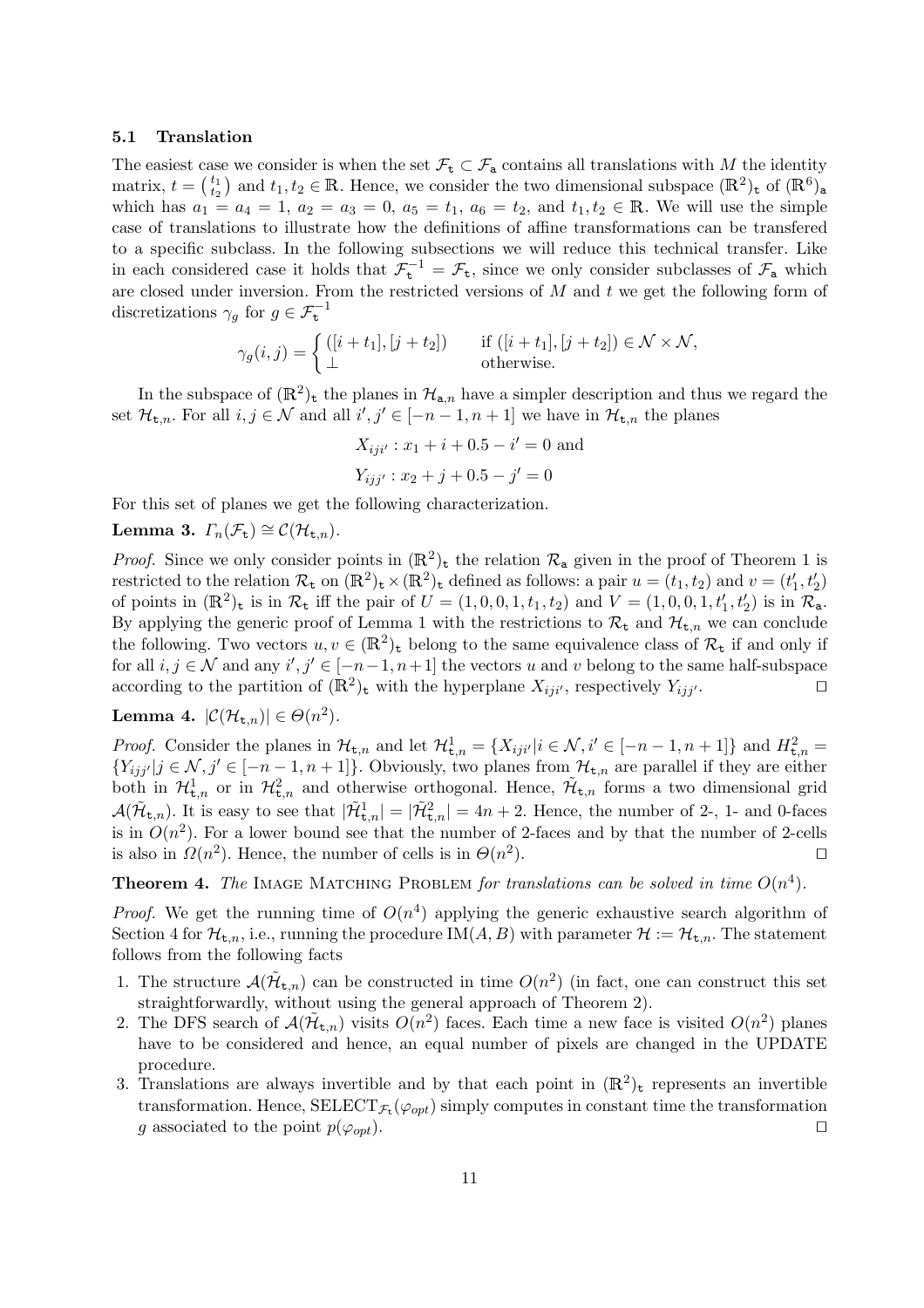#### 5.2 Scaling

In the case when the set of transformations is restricted to scalings  $\mathcal{F}_{s}$ , we have  $M = \begin{pmatrix} s & 0 \\ 0 & s \end{pmatrix}$  and  $t = \begin{pmatrix} 0 \\ 0 \end{pmatrix}$  for any  $s \in \mathbb{R}$ . We get the search space of inverse scaling transformations  $\mathcal{F}_{s}^{-1} = \mathcal{F}_{s}$ . Hence, if we consider s as the only parameter for g, then we have a one dimensional subspace  $\mathbb{R}_{\text{s}}$ of  $(\mathbb{R}^6)_{\mathsf{a}}$ . The discretizations for  $g \in \mathcal{F}_\mathsf{s}^{-1}$  are of the form

$$
\gamma_g(i,j) = \begin{cases} ([is], [js]) & \text{if } ([is], [js]) \in \mathcal{N} \times \mathcal{N}, \\ \perp & \text{otherwise.} \end{cases}
$$

The planes in  $\mathcal{H}_{a,n}$  have a simpler description and we regard the set  $\mathcal{H}_{s,n}$ : For all  $i, j \in \mathcal{N}$  and all  $i', j' \in [-n-1, n+1]$  we have in  $\mathcal{H}_{\mathbf{s},n}$  the planes

$$
X_{iji'} : ix + 0.5 - i' = 0
$$
 and  

$$
Y_{ijj'} : jx + 0.5 - j' = 0
$$

Modifying the proof Theorem 1 for  $\mathcal{F}_{s}$  (we replace there the relation  $\mathcal{R}_{a}$  by the intersection of  $\mathcal{R}_{a}$ and  $\mathbb{R}_s \times \mathbb{R}_s$  and the space  $\mathbb{R}_a$  by  $\mathbb{R}_s$ ) the following holds:

Lemma 5.  $\Gamma_n(\mathcal{F}_s) \cong \mathcal{C}(\mathcal{H}_{s,n}).$ 

**Lemma 6.**  $|\mathcal{C}(\mathcal{H}_{s,n})| \in \Theta(n^2)$ .

*Proof.* To prove the quadratic bound on the cardinality of  $\mathcal{C}(\mathcal{H}_{s,n})$  we use the following:

**Fact 1** Let  $i \in \mathcal{N}$  and  $i' \in \mathcal{N}$ . The number of coprime pairs  $(2i' - 1, 2i)$  is in  $\Theta(n^2)$ .

*Proof.* The absolute value of  $2i' - 1$  or  $2i$  are natural numbers between 1 and 2n. By Theorem 330 in [8] there are already at least  $\frac{24}{\pi^2}n^2$  coprime pairs in [1, 2n]. Anyway, since  $2i'-1$  is always odd and  $2i$  even we consider only a quarter of all pairs over  $[1, 2n]$ . Because pairs of even numbers cannot be coprime on the other hand only three quarter of all pairs are candidates to be coprime. Even if any remaining not coprime pair is included in the quarter of pairs we consider there are more than  $\frac{2}{5}n^2$  coprime pairs left. Hence, the number is in  $\Theta(n^2)$  $\Box$ ).

Notice that  $X_{iji'} = Y_{jii'}$ . Hence, for  $\tilde{\mathcal{H}}_{s,n}$  we may consider only the planes  $X_{iji'}, i, j \in \mathcal{N}, i' \in \mathcal{N}$  $[-n-1,n+1]$ . Furthermore, for all  $i \in \mathcal{N}$ , all  $i' \in [n-1,n+1]$  it holds that for all  $j_1, j_2 \in \mathcal{N}$ the plane  $X_{ij_1i'}$  equals the plane  $X_{ij_2i'}$ . Denote by  $s_{ii'}$  the point in R with  $X_{iji'}(s_{ii'})=0$  for all *i*, *j* ∈ N and all *i*<sup> $i$ </sup> ∈ [-n - 1, n + 1], hence,  $s_{ii'} = \frac{2i'-1}{2i}$  $\frac{c-1}{2i}$ . The number of points  $s \in \mathbb{R}_+$  with the property that there exist  $i \in \mathcal{N}$  and  $i' \in [-n-1, n+1]$  such that  $s = s_{ii'}$  is one less the number of 1-faces and equal to the number of 0-faces in  $\mathcal{A}(\tilde{\mathcal{H}}_{s,n})$ . We can determine that number if we only consider the number of points  $s_{ii'}$  where numerator and denominator are coprime. By Fact 1 this number is in Thus, the upper bound for the number of cells is the number of 1- and 0-faces and the lower bound the number of 1-faces which proves the lemma. $\Theta(n^2)$ ).  $\qquad \qquad \Box$ 

**Theorem 5.** The IMAGE MATCHING PROBLEM for scalings can be solved in time  $O(n^3)$ .

*Proof.* We solve the problem running the exhaustive search procedure  $IM(A, B)$  with the parameter  $\mathcal{H} := \mathcal{H}_{s,n}$ . Because the considered space is one dimensional and we have  $\Theta(n^2)$  planes the set  $\mathcal{A}(\tilde{\mathcal{H}}_{s,n})$  can be constructed easily in time  $O(n^2)$ . The DFS search strategy degrades to simple linear search. During the search each plane in  $\mathcal{H}_{s,n}$  is considered once and thus altogether  $O(n^3)$ pixels are updated. SELECT<sub>F<sub>s</sub></sub> simply computes  $s = p(\varphi_{opt})$ . If  $s \neq 0$  SELECT<sub>F<sub>s</sub></sub> computes in constant time g the transformation associated to s. If otherwise  $s = 0$  then  $\varphi_{opt}$  is an interval of positive length because  $s_{ii'} \neq 0$  holds for all  $i \in \mathcal{N}$  and  $i' \in [-n-1, n+1]$ . SELECT<sub>F<sub>s</sub></sub> chooses for  $\hat{\varphi}_{opt}$  the positive subinterval of  $\varphi_{opt}$  and computes  $\hat{s} = p(\hat{\varphi}_{opt})$  in constant time. Afterwards SELECT<sub> $\mathcal{F}_s$ </sub> proceeds like before and sets  $\hat{g}$  the transformation associated to  $\hat{s}$ .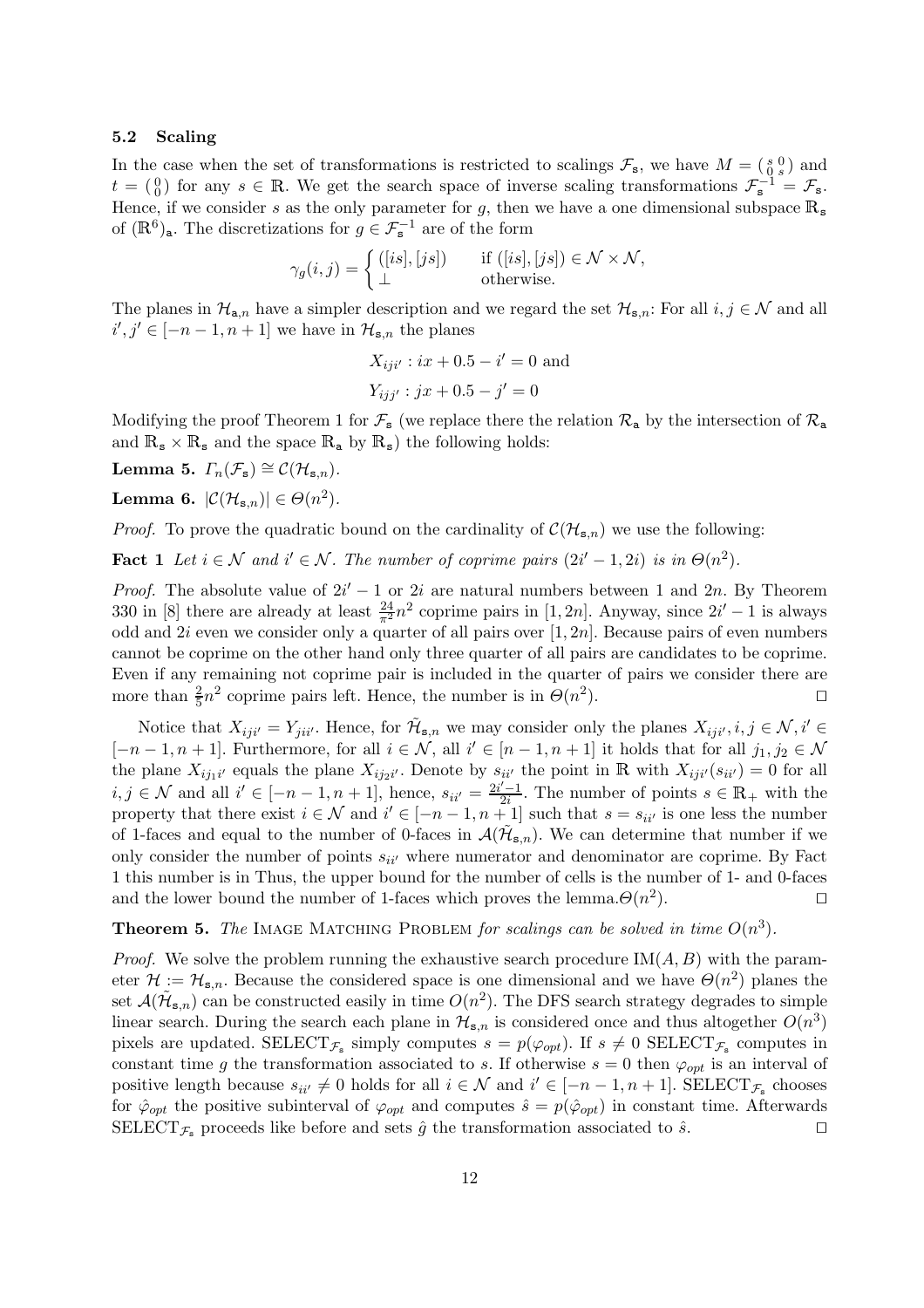#### 5.3 Scaling and Rotation

Considering scalings and rotations together we get  $\mathcal{F}_{sr} \subset \mathcal{F}_{a}$  where  $M = \begin{pmatrix} s \cos \phi & s \sin \phi \\ -s \sin \phi & s \cos \phi \end{pmatrix}$  $\begin{array}{c}\ns\cos\phi \quad s\sin\phi \\
-s\sin\phi \quad s\cos\phi\n\end{array}$  and  $t = \begin{pmatrix} 0 \\ 0 \end{pmatrix}$  with  $s, \phi \in \mathbb{R}$ . The search space is  $\mathcal{F}_{sr}^{-1} = \mathcal{F}_{sr}$  and we consider the two dimensional parameter subspace with parameters  $\phi$  and s. We substitute  $x = s \cos \phi$  and  $y = s \sin \phi$  and by that we get the two dimensional parameter space  $(\mathbb{R}^2)_{sr}$  over  $x, y \in \mathbb{R}$ . The corresponding discretizations are of the form

$$
\gamma_g(i,j) = \begin{cases} ([ix+ jy], [jx- iy]) & \text{if } ([ix+ jy], [jx- iy]) \in \mathcal{N} \times \mathcal{N}, \\ \perp & \text{otherwise.} \end{cases}
$$

The set  $\mathcal{H}_{sr,n}$  contains the planes

 $X_{iji'} : ix + jy + 0.5 - i' = 0$  and  $Y_{ijj'}$ :  $jx - iy + 0.5 - j' = 0$ 

for all  $i, j \in \mathcal{N}$  and all  $i', j' \in [-n-1, n+1]$ . For visualization see in Figure 2 the space  $(\mathbb{R}^2)_{\text{sr}}$ partitioned by the planes in  $\tilde{\mathcal{H}}_{sr,2}$  (for the moment ignore the circle). The following can be shown by an appropriate modification of the proof of Theorem 1 (we replace there the relation  $\mathcal{R}_{a}$  by  $\mathcal{R}_{sr}$  as follows: any pair  $u, v \in (\mathbb{R}^2)_{sr}$  is in  $\mathcal{R}_{sr}$  iff the pair  $(U, V)$  with  $U = (x, y, -y, x, 0, 0)$  and  $V = (x', y', -y', x', 0, 0)$  is in  $\mathcal{R}_{a}$ ).



Fig. 2. The space  $\mathbb{R}^2$  partitioned by  $\mathcal{H}_{sr,2}$  or  $\mathcal{H}_{r,2}$  respectively. In the first case the complexity of IMP is determined by the number of cells the space  $\mathbb{R}^2$  is cut into. In the second case the number of segments on the unit circle determines the problem's complexity.

Theorem 6.  $\Gamma_n(\mathcal{F}_{sr}) \cong \mathcal{C}(\mathcal{H}_{sr,n}).$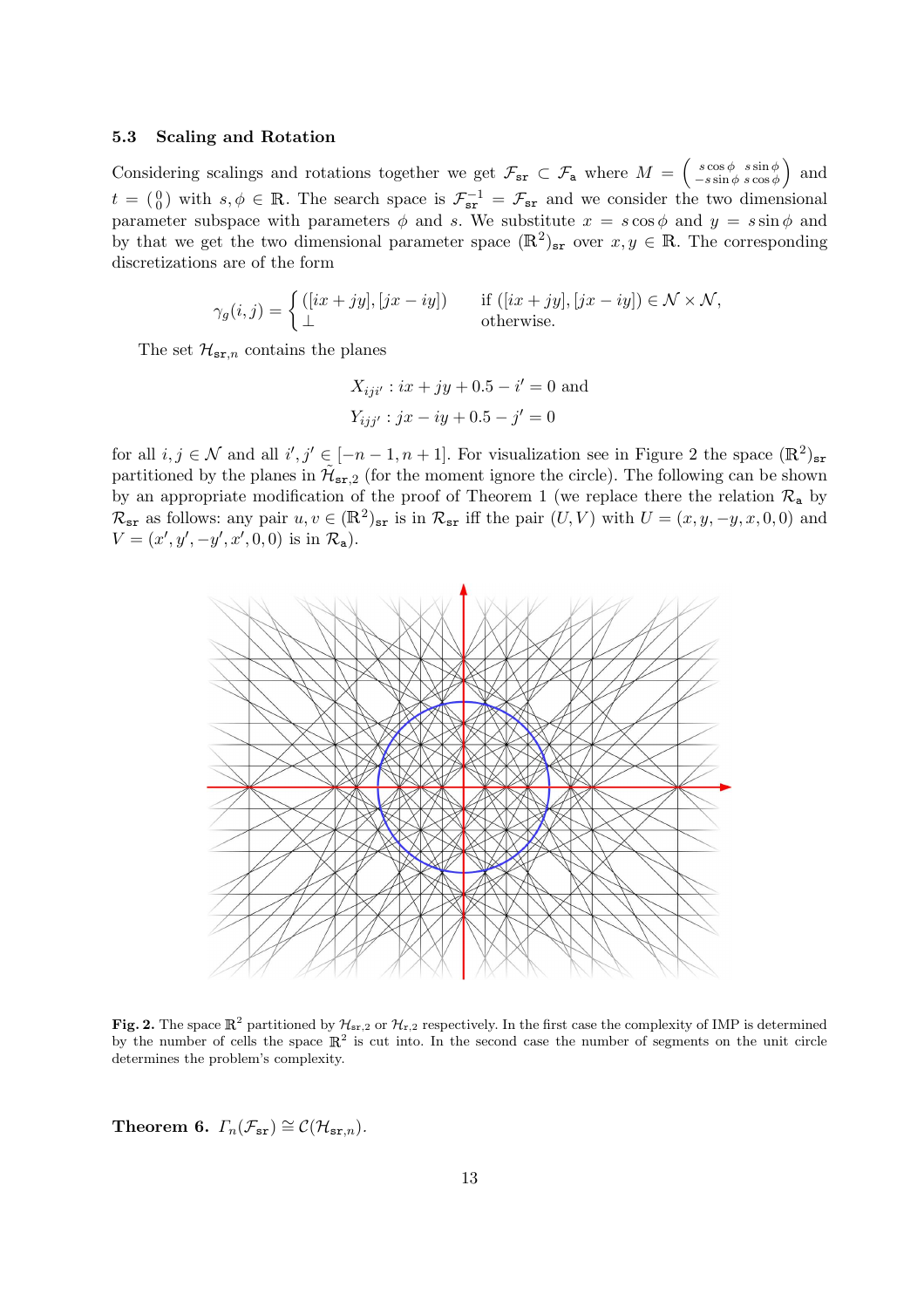Lemma 7.  $|\mathcal{C}(\mathcal{H}_{\mathbf{sr},n})| \in \Omega(n^5) \cap O(n^6)$ .

Proof. To deliver the proof we introduce the following two facts:

**Fact 2** Let  $\mathcal{H}_n = \{H|H: i\underline{x} + jx + 0.5 - i' = 0, i, j, i' \in \mathcal{N}\}$  be a set of planes in  $\mathbb{R}^2$  over x and y. Then the cardinality of  $\tilde{\mathcal{H}}_n$  is in  $\Theta(n^3)$ .

*Proof.* The upper bound is trivial by the choice of i, j,  $i' \in \mathcal{N}$ . For the lower bound see that two choices  $i_1, j_i, i'_1$  and  $i_2, j_2, i'_2$  represent the same plane if and only if there is  $\alpha \in \mathbb{R}$  with  $i_1 = \alpha i_2$ ,  $j_1 = \alpha j_2$  and  $i'_1 - 0.5 = \alpha (i'_2 - 0.5)$ . This is never the case if we consider only those triples i, j, i' with i and j coprime. By Theorem 330 in [8] there are at least  $\frac{6}{\pi^2}n^2$  pairs i and j that are coprime. If i and j are coprime, i' can be chosen arbitrarily and hence, the statement follows.  $\Box$ 

**Fact 3** Let  $\mathcal{H}_n = \{H|H : ix + jy + 0.5 - i' = 0, i, j, i' \in \mathcal{N}\}$  be a set of planes. The space  $\mathbb{R}^2$  is partitioned by  $\mathcal{H}_n$  into  $\tau(n)$  cells such that  $\tau(n) \in \Omega(n^5) \cap O(n^6)$ .

*Proof.* Since  $\tilde{\mathcal{H}}_n$  is a set of two dimensional planes, the number of faces in  $\mathcal{A}(\tilde{\mathcal{H}}_{sr,n})$  is bounded from above by  $\sum_{k=0}^{2} \sum_{\ell=k}^{2} {|\mathcal{H}| \choose \ell}$  $\mathcal{H}^{(1)}(k)$  which is in  $O(|\tilde{\mathcal{H}}_n|^2) = O(n^6)$  by Fact 2. See [6] for this result. Hence, the upper bound for the number of cells is also  $O(n^6)$ .

For a lower bound on the number of cells we give a lower bound on the number of 2-faces in  $\mathcal{A}(\tilde{\mathcal{H}}_{s,r,n})$ . Consider the subset  $\mathcal{H}'_n$  of planes in  $\mathcal{H}_n$  with  $i=0$ . Obviously for the plane  $H \in \mathcal{H}'_n$ with  $i', j \in \mathcal{N}$  it holds that  $y = \frac{i^2 i' - 1}{2i}$  $\frac{\gamma-1}{2j}$ . Hence, the planes in  $\mathcal{H}'_n$  are parallel to the x-axis and by Fact  $1 \vert \tilde{\mathcal{H}}'_n \vert = \Omega(n^2)$ . Hence,  $\tilde{\mathcal{H}}'_n$  divides  $\mathbb{R}^2$  into  $\Omega(n^2)$  slices  $S_1, \ldots, S_t$  such that the sum of the 2-faces which are contained in the slices gives the number of 2-faces in  $\mathbb{R}^2$ . We show that every slice contains  $\Omega(n^3)$  2-faces. Therefore imagine for  $k \in \{1, \ldots, t\}$  a plane  $\ell_k$  which is parallel to the x-axis, contained in  $S_k$  and intersecting the y-axis at an irrational coordinate. The plane  $\ell_k$  intersects a certain subset of the 2-faces in the slice  $S_k$  and no 2-face of any other slice. The number of 2-faces intersected by  $\ell_k$  is one bigger than the number of intersection points between  $\ell_k$  and planes from  $\mathcal{H}_n$ . Intersetion between planes in  $\mathcal{H}_n$  happens only at rational coordinates and intersection between planes in  $\tilde{\mathcal{H}}_n$  and  $\ell_k$  only at irrational coordinates and thus, both kinds of intersection cannot fall together. Subsequently, each plane in  $\tilde{\mathcal{H}}_n$  intersects  $\ell_k$  at a unique point. It is easy to see that all but  $\Theta(n^2)$  (those which are parallel to  $\ell_k$ ) planes in  $\tilde{\mathcal{H}}_n$  intersect  $\ell_k$ . Hence, by Fact 2 the number of intersection points on  $\ell_k$  and by that the number of 2-faces in  $S_k$ is in  $\Omega(n^3)$ . By the quadratical number of slices this gives the lower bound  $\Omega(n^5)$  of 2-faces.  $\Box$ 

Opposite to the case where only rotations are considered (see Section 6) here each two dimensional point defines a valid transformation containing both rotation and scaling parameter. Thus, we have to estimate the number of cells in  $(\mathbb{R}^2)_{sr}$  defined by the planes  $\mathcal{H}_{sr,n}$  (see Figure 2). Like before  $X_{ij}i' = Y_{j(-i)i'}$  and we only have to consider the planes  $X_{ij}i', i, j \in \mathcal{N}, i' \in [-n-1, n+1]$ . For this subset Fact 3 fits and the statement follows.  $\Box$ 

# **Theorem 7.** The IMAGE MATCHING PROBLEM for  $\mathcal{F}_{sr}$  can be solved in time  $O(n^6)$ .

*Proof.* We apply the exhaustive search procedure IM(A, B) with parameter  $\mathcal{H} := \mathcal{H}_{sr,n}$ . The considered space is two dimensional and we have  $\Theta(n^3)$  planes. Hence,  $\mathcal{A}(\tilde{\mathcal{H}}_{sr,n})$  can be constructed in time  $O(n^6)$  by Theorem 2. Then the procedure IM $(A, B)$  performs DFS search on  $\mathcal{A}(\tilde{\mathcal{H}}_{s,r,n})$  and visits each of the  $O(n^6)$  faces. Like described in Section 4 the number of pixels updated during the whole searching is  $O(n^6)$ . The argumentation for this follows again from the fact that the worst case for pixel updates would occure when  $\mathcal{H}_{sr,n}$  was simple. In that case we would have one pixel update for each visited face and in such a simple partition are  $O(n^6)$  faces.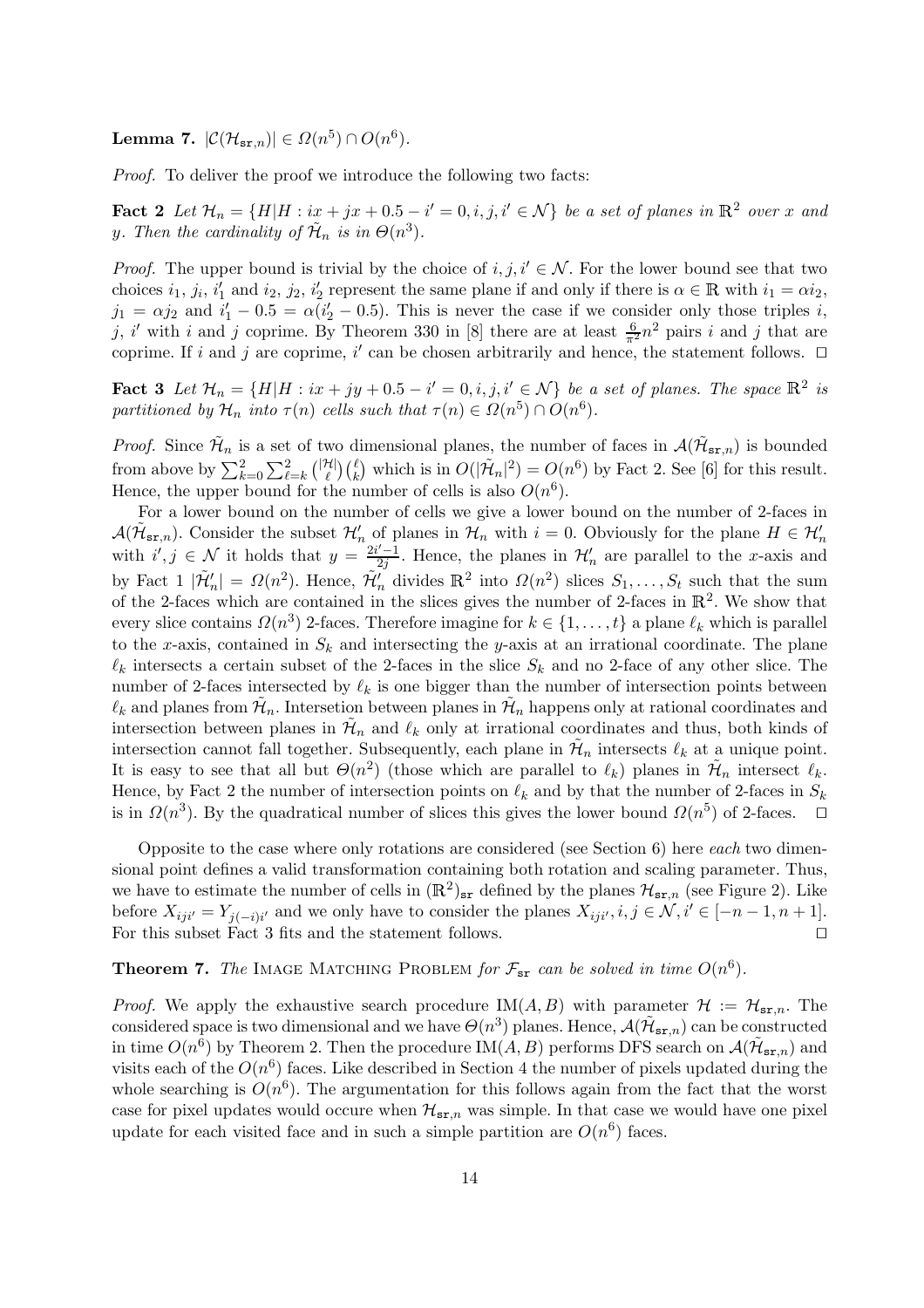Like in scalings alone any transformation can be inverted if and only if  $s \neq 0$ . Hence, in the case of  $s \neq 0$  SELECT<sub> $\mathcal{F}_{sr}$ </sub> simply computes g the transformations asociated to s and  $\phi$ . Else, since no plane intersects the origin,  $\varphi_{opt}$  is a face arround the origin of positive area. SELECT<sub> $\mathcal{F}_{sr}$ </sub> sets  $\hat{\varphi}_{opt}$  to be the positive subarea of  $\varphi_{opt}$  and computes in constant time another representative  $\hat{g}$ for  $\hat{\varphi}_{opt}$ .

#### 5.4 Linear Transformations

In linear transformations, which differ from affine transformation only by restricting  $t$  to the zero vector, we have  $\mathcal{F}_1 \subset \mathcal{F}_a$ . However, we already have the matrix  $M = \begin{pmatrix} a_1 & a_2 \\ a_3 & a_4 \end{pmatrix}$  with  $a_1, a_2, a_3, a_4 \in \mathbb{R}$ . In that case the search space is  $\mathcal{F}_1^{-1} = \mathcal{F}_1$  and we consider the subspace  $(\mathbb{R}^4)$  of  $(\mathbb{R}^6)$ <sub>a</sub>. The restrictions imply discretizations of the form

$$
\gamma_g(i,j) = \begin{cases}\n([ia_1 + ja_2], [ia_3 + ja_4]) & \text{if } ([ia_1 + ja_2], [ia_3 + ja_4]) \in \mathcal{N} \times \mathcal{N}, \\
\perp & \text{otherwise,} \n\end{cases}
$$

and  $\mathcal{H}_{1,n}$  is the set which contains the planes

$$
X_{iji'} : ix_1 + jx_2 + 0.5 - i' = 0
$$
 and  

$$
Y_{ijj'} : ix_3 + jx_4 + 0.5 - j' = 0
$$

for all  $i, j \in \mathcal{N}$  and  $i', j' \in [-n-1, n+1]$ . Again, modifying the proof of Theorem 1 for for linear transformations we get:

Lemma 8.  $\Gamma_n(\mathcal{F}_1) \cong \mathcal{C}(\mathcal{H}_{1,n}).$ 

Lemma 9.  $|\mathcal{C}(\mathcal{H}_{1,n})| \in \Omega(n^{10}) \cap O(n^{12}).$ 

*Proof.* We consider the four dimensional parameter space  $(\mathbb{R}^4)$ <sub>1</sub> with parameters  $a_1, a_2, a_3$  and  $a_4$  and its partition into cells by  $\mathcal{H}_{1,n}$ . Notice that for all  $i, j \in \mathcal{N}$  and  $i', j' \in [-n-1, n+1]$  the plane  $X_{ij}i'$  is independent from  $a_3$  and  $a_4$  and the plane  $Y_{ij}i'$  independent from  $a_1$  and  $a_2$ . Let

$$
\mathcal{H}_{1,n}^1 = \{ X_{iji'} | i, j \in \mathcal{N}, i' \in [-n-1, n+1] \}
$$
 and  

$$
\mathcal{H}_{1,n}^2 = \{ Y_{ijj'} | i, j \in \mathcal{N}, j' \in [-n-1, n+1] \}.
$$

Obviously each plane in  $\mathcal{H}_{1,n}^1$  is orthogonal to each plane in  $\mathcal{H}_{1,n}^2$  and vica versa. We can also look at  $\mathcal{H}_{1,n}^1$  and  $\mathcal{H}_{1,n}^2$  as plane sets for the two dimensional space  $\mathbb{R}^2$  and consider the correponding partitions. Because  $\mathcal{H}_{1,n}^1$  and  $\mathcal{H}_{1,n}^2$  are orthogonal it follows that there is a one-to-one correpondence between cells in  $(\mathbb{R}^4)$  defined by  $\mathcal{H}_{1,n}$  and pairs  $(C_1, C_2)$  of cells in  $\mathbb{R}^2$  where  $C_1$  is defined by the planes in  $\mathcal{H}_{1,n}^1$  and  $C_2$  by  $\mathcal{H}_{1,n}^2$ .

Both  $\mathcal{H}_{1,n}^1$  and  $\mathcal{H}_{1,n}^2$  fit Lemma 3. Hence, the number of cells in each two dimensional setting is in  $\Omega(n^5) \cap O(n^6)$  and thus,  $\mathcal{H}_{1,n}$  partitions  $(\mathbb{R}^4)$ <sub>1</sub> into  $\Omega(n^{10}) \cap O(n^6)$  $^{12}$ ) cells.  $\Box$ 

**Theorem 8.** In the case of linear transformation the running time of exhaustive search  $IM(A, B)$ with parameter  $\mathcal{H} := \mathcal{H}_{1,n}$  is in  $O(n^{12})$ .

*Proof.* In this case the considered space is four dimensional and we have  $\Theta(n^3)$  planes. This implies that the incidence graph  $\mathcal{I}(\tilde{\mathcal{H}}_{1,n})$  can be constructed in time  $O(n^{12})$  by Theorem 2. The DFS search of the graph is done in time  $O(n^{12})$  and during the whole searching  $O(n^{12})$  pixels are updated which follows from the argumentation of Section 4.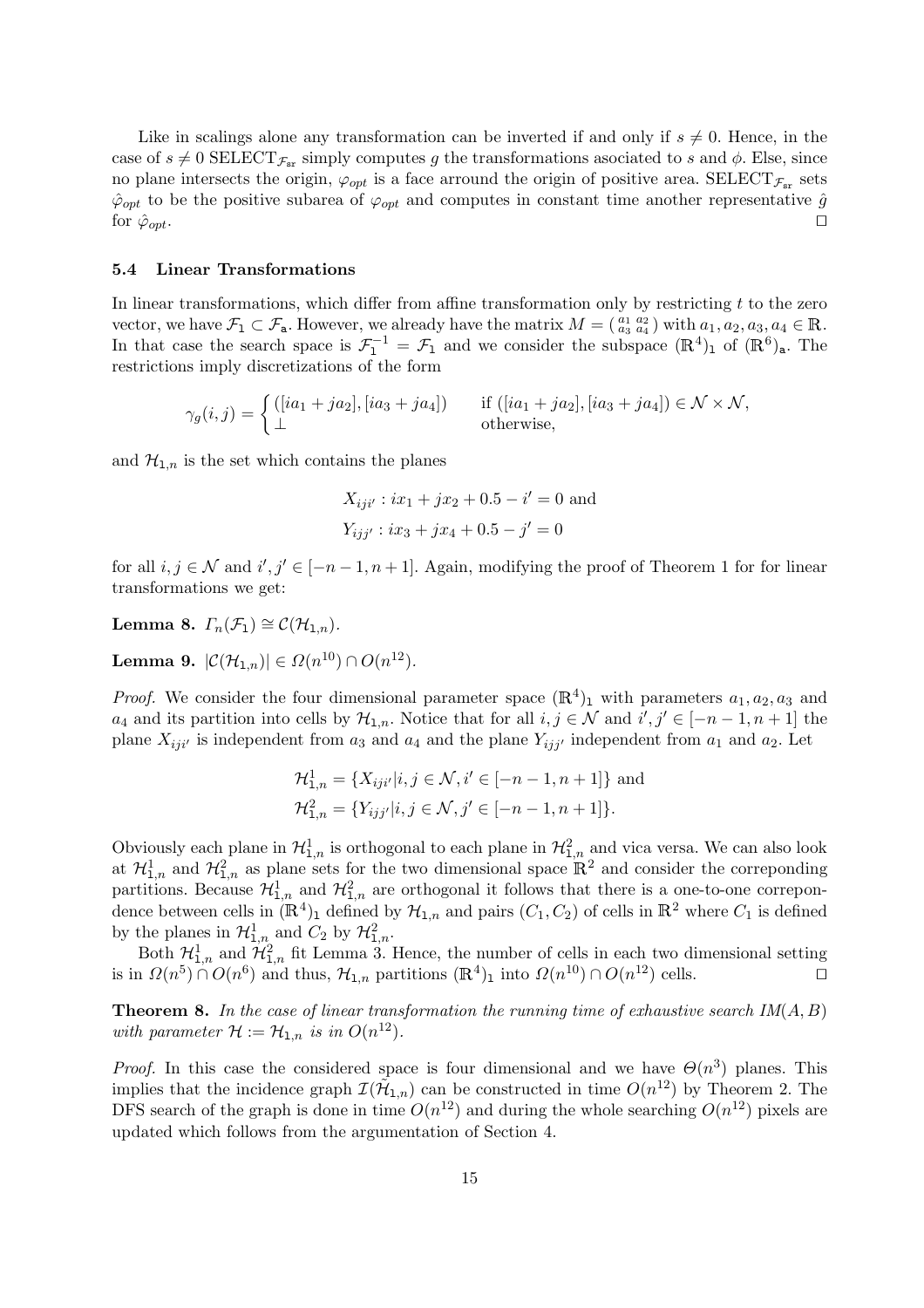Some of the faces  $\varphi$  of the arrangement  $\mathcal{A}(\tilde{\mathcal{H}}_{1,n})$  contain vectors  $(a_1, a_2, a_3, a_4)$  which do not correpond to an invertible transformation and thus  $\text{SELECT}_{\mathcal{F}_1}$  cannot just return g simply as  $p(\varphi_{\text{out}})$  (as usually we mean that  $(a_1, a_2, a_3, a_4)$  corresponds to linear transformation  $g = Mx$ iff  $M = \binom{a_1 \ a_2}{a_3 \ a_4}$ . Obviously g is singular if the associated matrix M contains rows which are linearly dependent to each other. Thus, g can be inverted iff it is not part of the three dimensional hypersurface  $Z: a_1a_4 - a_2a_3 = 0$ .

We will first show that each face  $\varphi$  in  $\mathcal{A}(\tilde{\mathcal{H}}_{1,n})$  contains a representative g which can be inverted iff  $\varphi$  is at least one dimensional. Notice that Z is only three dimensional and thus every 4-face trivially fulfills the statement. Let  $\varphi$  be at least a 1-face. Since  $a_1$  and  $a_2$  are independent from  $a_3$  and  $a_4$  we can assume without loss of generality that  $a_3$  and  $a_4$  are fixed and there is at least one degree of freedom in  $a_1$  and  $a_2$ . Assume that  $v = (a_1, a_2, a_3, a_4)^T$  is in Z and  $a_1$  and  $a_2$  can be chosen independently in the face  $\varphi$ . Then even a small change to either  $a_1$  or  $a_2$  moves v out of Z. Otherwise, assume that the choice of  $a_1$  determines  $a_2$  and  $\varphi$  is completely contained in Z. Then obviously  $a_1 = \alpha a_2$  with  $\alpha = \frac{a_3}{a_4}$  $\frac{a_3}{a_4}$ . Since in this case  $\varphi$  must be contained in a plane this implies that there must be at least one plane which containes the origin. However,  $\mathcal{H}_{1,n}$  does not contain such a plane and hence,  $\varphi$  cannot be contained in Z.

If  $\varphi_{\text{out}}$  is a 0-face and the only representative cannot be inverted then SELECT<sub>F</sub>, would fail. However, we can filter out such face already during the depth first search of the incidence graph. Even more, we can do this in constant time since the test whether  $g$  is invertible or not can be done in constant time. This test step does not occur explicitely in the listing in Section 4 for the sake of comprehensibility.

Now, assume that  $\varphi_{opt}$  is a d-face, with  $d > 0$  and let g be the transformation associated to  $p(\varphi_{opt})$ . If g is invertible then we are done. If not,  $\text{SELECT}_{\mathcal{F}_1}$  searches a new representative corresponding to an invertible  $\hat{g}$  solving the following linear programs.

Let  $h_1, \ldots, h_r$  be planes which determine the boundary of  $\varphi_{opt}$ , i.e., let  $h_1, \ldots, h_r$  be a minimum set such that  $\varphi_{opt} = \bigcap_{i=1}^r h_i^{s_i}$  for some appropriate values  $s_i \in \{+, -, 0\}$ . For example, if  $\varphi_{opt}$  is a 4-face and  $\varphi_1, \ldots, \varphi_r$  denote all subfaces of  $\varphi_{opt}$  then this set is defined by  $h_1, \ldots, h_r$  such that for every *i* with  $1 \leq i \leq r$ ,  $h_i$  is a plane from  $Planes(\varphi_i)$ . To determine  $h_1, \ldots, h_r$  in the general case, one has to consider additionally planes form  $Planes(\varphi_{opt})$ . Now, let

```
c_{1,1}a_1 + c_{1,2}a_2 + c_{1,3}a_3 + c_{1,4}a_4 \leq d_1. . .
c_{t,1}a_1 + c_{t,2}a_2 + c_{t,3}a_3 + c_{t,4}a_4 \leq d_t
```
be a system of linear inequalities that describes the intersection  $\bigcap_{i=1}^r h_i^{s_i}$ . We define the system as follows: for any  $h^0 = \{x \in \mathbb{R}^4 \mid c_1x_1 + c_2x_2 + c_3x_3 + c_4x_4 = d\}$  we get two inequalities:  $c_1a_1 + c_2a_2 + c_3a_3 + c_4a_4 \le d$  and  $-c_1a_1 - c_2a_2 - c_3a_3 - c_4a_4 \le -d$ , for  $h^- = \{x \in \mathbb{R}^4 \mid c_1x_1 + c_2a_2 + c_3a_3 + c_4a_4 \le d_4a_4 \}$  $c_2x_2 + c_3x_3 + c_4x_4 < d$  we get the inequality  $c_1a_1 + c_2a_2 + c_3a_3 + c_4a_4 \leq d - \delta$  and for  $h^+ = \{x \in$  $\mathbb{R}^4 | c_1x_1 + c_2x_2 + c_3x_3 + c_4x_4 > d$  we get  $-c_1a_1 - c_2a_2 - c_3a_3 - c_4a_4 \le -d - \delta$ , where  $\delta$  is an appropriate small constant (such a constant exists since we consider  $\varphi_{opt}$  of dimension at least 1). By the definition of  $\mathcal{H}_{1,n}$  it is true that for every i with  $1 \leq i \leq t$  either  $c_{i,1} = 0$  and  $c_{i,2} = 0$  or  $c_{i,3} = 0$  and  $c_{i,4} = 0$ .

We will define four similar linear programs which differ only in single relation symbols denoted by  $\bowtie_1$ ,  $\bowtie_2$  and  $\bowtie_3$ . Define the symbols for each program according to the following table: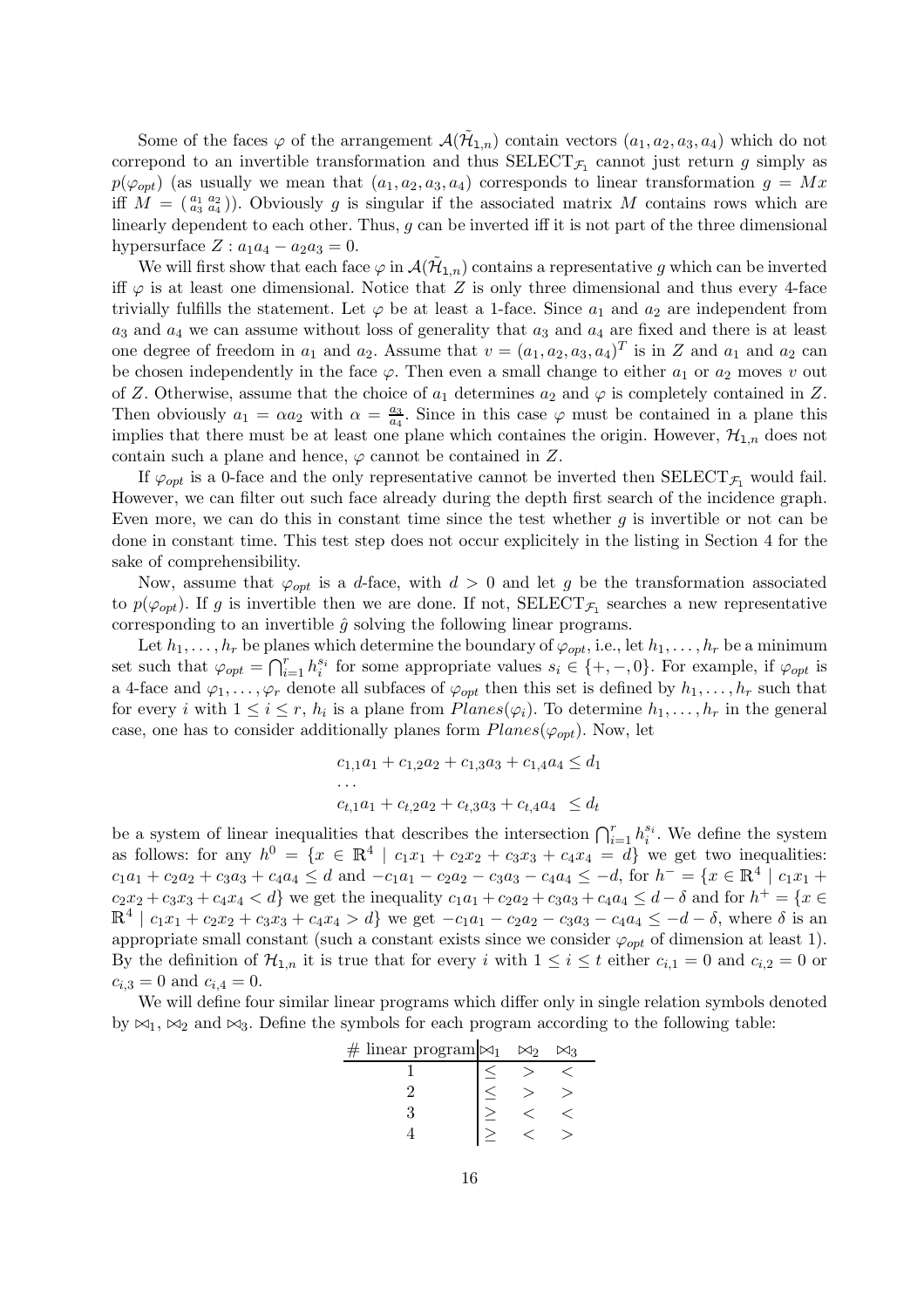The goal funtions of the programs are empty since we look only for a valid solution. The constraints of the linear programs are as follows:

I  $\forall i \in \{1, ..., t\}$  with  $c_{i,3} = c_{i,4} = 0$ :  $c_{i,1}a'_1 + c_{i,2}a'_2 - \alpha d_i \bowtie_1 0$ , II  $\forall i \in \{1, ..., t\}$  with  $c_{i,1} = c_{i,2} = 0$ :  $c_{i,3}a_3 + c_{i,4}a_4 \leq d_i$ , III  $\alpha \bowtie_2 0$ , IV  $a'_1 - a_3 = 0$ ,  $a'_2 - a'_4 = 0$  and  $a_4 - a'_4 \bowtie_3 0$ .

At least one of the programs has a solution  $(a'_1, a'_2, a_3, a_4, a'_4, \alpha)$  and the vector  $(a_1, a_2, a_3, a_4)$  with  $a_1 = \frac{a'_1}{\alpha}$  and  $a_2 = \frac{a'_2}{\alpha}$ 

1. belongs to the face  $\varphi_{opt}$  (see equations in (I), (II) and (III)) and

2. is not in Z (by the equations in (IV)  $\alpha a_1 = a_3$  but  $\alpha a_2 \neq a_4$ ).

Thus, the transformation  $\hat{g}$  associated to  $(a_1, a_2, a_3, a_4)$  is valid and invertible.

The four linear programs can be solved, e.g., by Karmarkar's algorithm [14]. The algorithm's runtime is  $O(m^{3.5}L)$  where m is the number of variables and L the number of bits to store the input. Since each face is bounded by at most  $O(n^3)$  planes we have  $t \in O(n^3)$ . This implies that in our case  $L = O(n^3 \log n)$  and furthermore m is constant. Subsequently, the total runtime of the procedure  $\text{SELECT}_{\mathcal{F}_1}$  is in  $O(n^3 \log n)$ . In fact, since only a valid and no optimal solution is searched, the runtime is even much smaller.  $\Box$ 

Remark 2. Since affine transformations contain all combinations of linear transformation and translations, this analysis gives also a corresponding lower bound for affine transformations that is  $\Omega(n^{12})$ .

## 6 Rotation

In this section we consider a set of transformation which is in a certain sense different to the previously introduced classes. In the case of rotations we have the set  $\mathcal{F}_{\mathbf{r}} \subset \mathcal{F}_{\mathbf{a}}$  with  $M =$  $\int \cos \phi \sin \phi$  $\begin{pmatrix} \cos \phi & \sin \phi \\ -\sin \phi & \cos \phi \end{pmatrix}$  and  $t = \begin{pmatrix} 0 \\ 0 \end{pmatrix}$  and  $\phi \in \mathbb{R}$ . The search space is  $\mathcal{F}_{\mathbf{r}}^{-1} = \mathcal{F}_{\mathbf{r}}$  over the only parameter  $\phi$ . Thus we consider only a one dimensional subspace  $\mathbb{R}_{\mathbf{r}}$  of  $(\mathbb{R}^6)_{\mathsf{a}}$ .

The major problem with rotations is that  $\mathcal{F}_r^{-1}$  is not partitioned by planes. If we define  $x = \cos \phi$  and  $y = \sin \phi$  then the discretizations have the form

$$
\gamma_g(i,j) = \begin{cases} ([ix + jy], [jx - iy]) & \text{if } ([ix + jy], [jx - iy]) \in \mathcal{N} \times \mathcal{N}, \\ \perp & \text{otherwise.} \end{cases}
$$

This gives us for  $\mathcal{H}_{\mathbf{r},n}$  the set of surfaces

$$
X_{iji'} : ix + jy + 0.5 - i' = 0
$$
 and  

$$
Y_{ijj'} : jx - iy + 0.5 - j' = 0
$$

for all  $i, j \in \mathcal{N}$  and all  $i', j' \in [-n-1, n+1]$ . But these are no planes because they depend on the sin and cos of  $\phi$ . However, if we regard x and y for parameters of  $\mathcal{F}_{r}^{-1}$  instead of  $\phi$  then  $\mathcal{H}_{\mathbf{r},n}$  contains only planes. But this introduces a number of problems which led us to consider rotation separately. One is that we have to consider only vectors  $(x, y)$  with  $x^2 + y^2 = 1$ , hence, the subspace of interest is the unit circle.

Concerning this subspace the mechanism of the planes remains the same. Two vectors  $(x, y)$ and  $(x', y')$  on the unit circle correspond to the same discrete version of a rotation iff they are not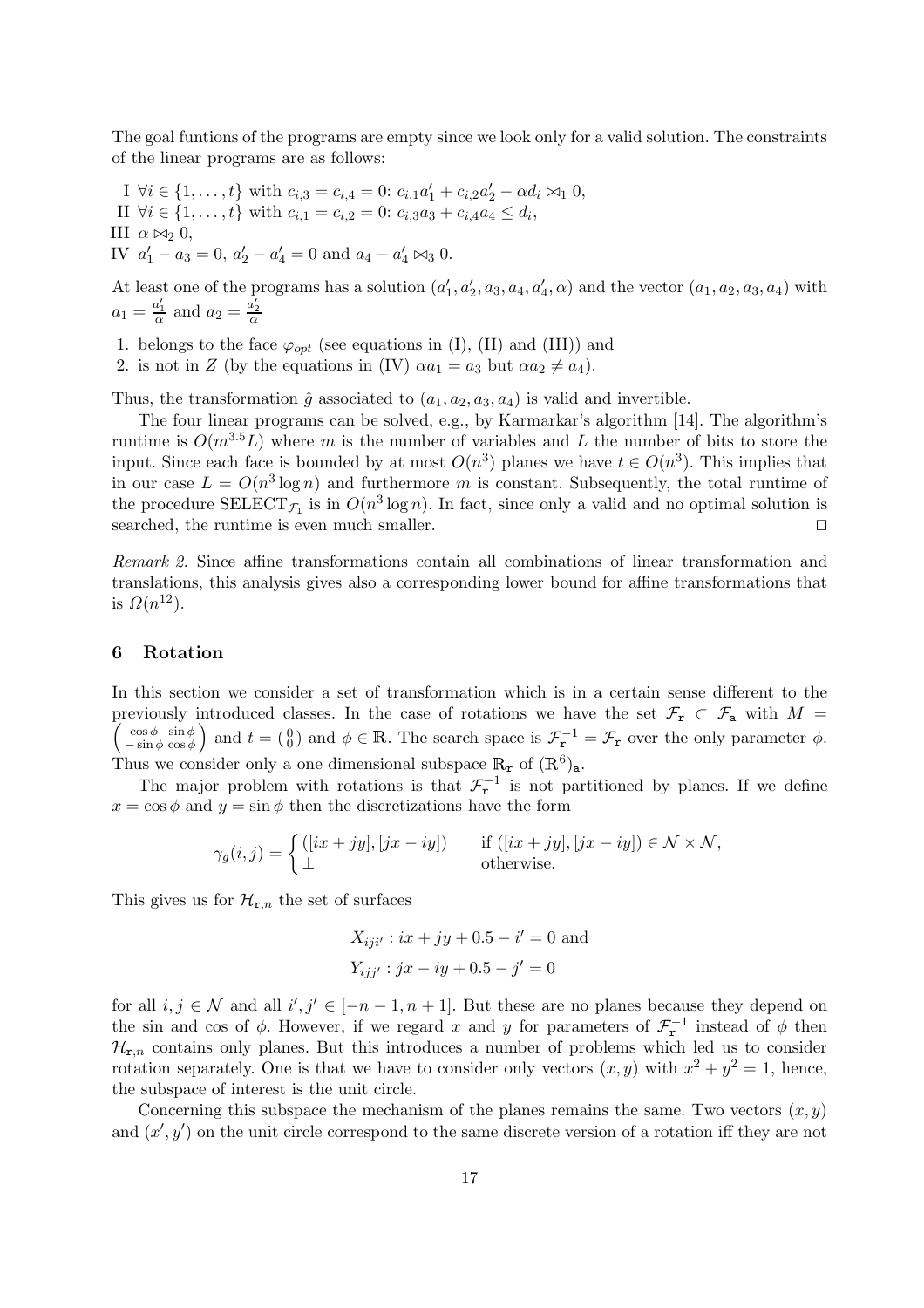separated by any plane  $X_{ijji'}$  or  $Y_{ijj'}, i, j \in \mathcal{N}, i', j' \in [-n-1, n+1]$ . This leads to the question how many segments the unit circle is cut into by the planes in  $\mathcal{H}_{r,n}$ . We show the space  $\mathbb{R}^2$ together with the unit circle and the planes  $\mathcal{H}_{r,2}$  in Figure 2. See how the planes cut the circle into segments.

## **Lemma 10.** The set  $\mathcal{H}_{\mathbf{r},n}$  of planes in  $\mathbb{R}^2$  partitions the unit circle into  $\Theta(n^3)$  segments.

*Proof.* Consider the planes in  $\tilde{\mathcal{H}}_{r,n}$ . We have  $X_{ij} = Y_{j(-i)i'}$  and thus, have in  $\tilde{\mathcal{H}}_{r,n}$  only planes  $X_{iji',i,j} \in \mathcal{N}, i' \in [-n-1,n+1]$ . For all  $i, j \in \mathcal{N}$  and all  $i' \in [-n-1,n+1]$  denote by  $s_{ij} = (x, y)$  the point in  $\mathbb{R}^2$  at which  $X_{ij}$  intersects the unit circle, if such a point exists. Hence,  $X_{iji'}(s_{iji'}) = 0$  and  $x^2 + y^2 = 1$ . The coordinates  $(x, y)$  of point  $s_{iji'}$  are as follows:

$$
x = i(i'-0.5) \pm \frac{j\sqrt{i^2 + j^2 - (i'-0.5)^2}}{i^2 + j^2} \qquad y = j(i'-0.5) \pm \frac{i\sqrt{i^2 + j^2 - (i'-0.5)^2}}{i^2 + j^2}.
$$

The number of points  $s \in \mathbb{R}^2$  on the unit circle with the property that there exist  $i, j \in \mathcal{N}$  and  $i' \in [-n-1, n+1]$  such that  $s_{ij}i' = s$  equals the number  $S(n)$  of segments the unit circle is cut into.

The cardinality of the subset of  $\tilde{\mathcal{H}}_{r,n}$  containing the planes intersecting the unit circle gives the upper bound for  $S(n)$ . Hence,  $S(n)$  is in  $O(n^3)$ . For all  $i, j \in \mathcal{N}$  and  $i' \in [-n-1, n+1]$ consider the coordinates  $(x, y)$  of  $s_{iji'}$ . The plane  $X_{iji'}$  intersects the unit circle, if and only if the term under the square root is positive or zero, i.e., if the inequality  $i^2 + j^2 \geq (i' - 0.5)^2$  holds. We count the number of planes which intersect the unit circle. For each  $i' \in [-n-1, n+1]$  we consider only those pairs  $i, j \in [1, n]$  which are coprime and  $\max\{i, j\} \geq i'$ . By this we assure that we do not count a plane twice and that  $i^2 + j^2 \geq (i'-0.5)^2$ . By Theorem 330 in [8] for each i' there are at least  $\frac{6}{\pi^2}n^2 - \frac{6}{\pi^2}i'^2 - O(i'\log i')$  coprime pairs for  $(i, j)$  which correspond to intersecting planes. This gives that at least  $\frac{6}{\pi^2} n^3 - O(n^2 \log n) - \frac{6}{\pi^2} \sum_{i'=1}^n i'^2 \in \Omega(n^3)$  planes intersect the unit circle.

It remains to show that the planes intersect the unit circle at different points. Since the planes have natural numbers as coefficients they intersect each other at coordinates with rational components. We show that intersection between unit circle and planes occurs only at coordinates with irrational components and hence, each plane intersects the circle at two unique points. The intersection coordinates are irrational if and only if the term  $\sqrt{i^2 + j^2 - (i' - 05)^2}$  is irrational.

Assume that there are natural numbers p and q such that  $\frac{p}{q} = \sqrt{i^2 + j^2 - (i'-0.5)^2}$ . We let b be the natural number for which  $b = i^2 + j^2 - i'^2 - i'$ , and hence  $p = q\sqrt{b - 0.25}$ . Subsequently, q has to be a multiple of 2 and we let  $q = 2q'$ . It follows that  $p = q' \sqrt{4b-1}$ . The square root of a natural number is either irrational or itself a natural number and thus we can assume  $q' = 1$ . By that it follows that  $p^2 \equiv -1 \mod 4$ . This contradicts the assumption of p and q being natural.

From the lemma follows that there exist  $\Theta(n^3)$  possible rotations of a  $n \times n$  image. However, due to the fact that there are subspaces which contain only one representative with irrational coordinates IMP for  $\mathcal{F}_r$  cannot be solved in the usual way. For this setting, we will, instead of computing the rotation angle, compute the image  $f(A)$  which is a rotation of A and most similar to B. Also, we cannot use the algorithm of Sections 4 but propose a new strategy:

We compute the segments on the unit circle in their clockwise order. To omit the precision problems with the intersection points we can compute in a clockwise order which plane is responsible for the end of the current segment and the start of the next one. This gives the sequence  $\mathcal{S}_{\mathbf{r},n} = (\mathcal{H}_1, \ldots, \mathcal{H}_t)$ . Each  $\mathcal{H}_i, 1 \leq i \leq t$  represents a subset of planes which coincide in  $\mathbb{R}^2$ .

**Lemma 11.** The computation of a sequence  $S_{r,n} = (\mathcal{H}_1, \ldots, \mathcal{H}_t)$  listing in clockwise order the subsets of planes in  $\mathcal{H}_{\mathbf{r},n}$  intersecting the unit circle is feasible in time  $O(n^3 \log n)$ .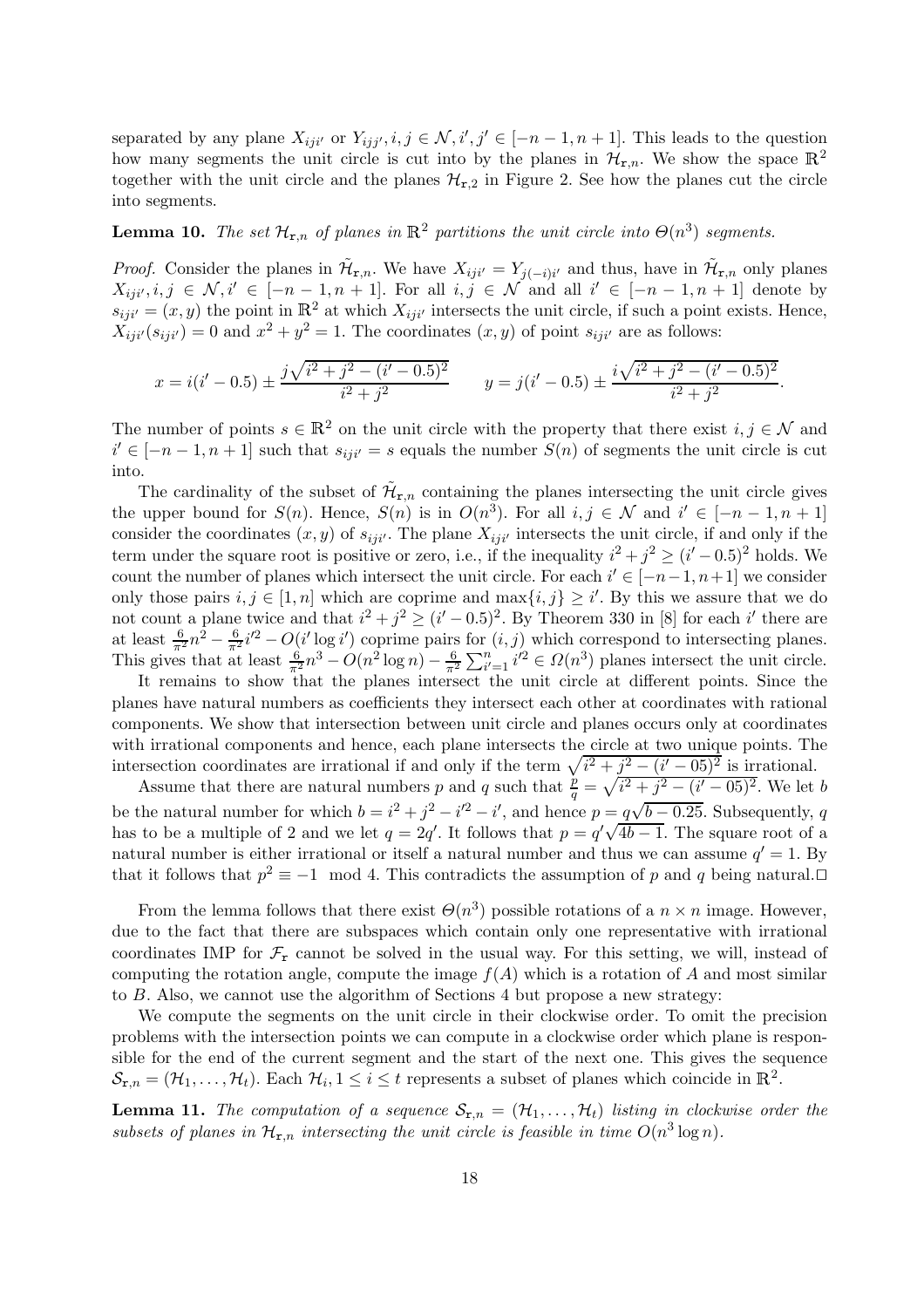*Proof (Sketch)*. The central concept in computing  $S_{r,n}$  is to sort the planes of  $\mathcal{H}_{r,n}$  that intersect the unit circle C one by one into the list  $\mathcal{S}_{r,n}$ . The test for intersection between a plane  $H_{ijij}$  and C can be archieved by computing whether  $i^2 + j^2 \ge (i' - 0.5)^2$  holds. Since we assume arithmetical operations to have unit costs this needs only contant time.

Notice that in  $\mathcal{H}_{\mathbf{r},n}$  are no tangents of C because  $i^2 + j^2 = (i'-0.5)^2$  never holds. Hence, each intersecting plane has two occurences in  $\mathcal{S}_{r,n}$ . To determine the order of the intersecting planes in  $\mathcal{S}_{r,n}$  we apply in each step binary search. During the binary search we recursively have to decide the following situation: Let  $\mathcal{S}_{r,n} = (\mathcal{H}_1, \mathcal{H}_2, ...)$  be an initial order of planes intersecting C and let  $H$  be the plane which should be inserted. Assume we know that there is an intersection  $p$  of plane H with C between the intersections  $p_a$  and  $p_b$  of  $\mathcal{H}_a$  and  $\mathcal{H}_b$  with C. Furthermore let  $c = \left\lfloor \frac{a+b}{2} \right\rfloor$  $\frac{+b}{2}$ . Does H intersect C between  $p_a$  and  $p_c$  the intersection of planes in  $\mathcal{H}_c$  and C or between  $p_c$  and  $p_b$ ?

The test can basically be implemented by checking the side of  $\mathcal{H}_c$  for a specific point on H. However, the determination of that point and some special cases introduce a lot of case differentiations and make the presentation very technical. Nevertheless, the test can be done in constant time. The special case of H coinciding with the planes in  $\mathcal{H}_c$  should be mentioned. Depending on whether H and the planes in  $\mathcal{H}_c$  add the vectors  $(x, y)$  in  $\mathbb{R}^2$  with  $H(x, y) = 0$  to the same side distinguishes the cases when H is simply inserted into  $\mathcal{H}_c$  or starts a new set in  $\mathcal{S}_{\mathtt{r},n}$ .

By binary search we can insert one plane into  $S_{r,n}$  with  $O(\log n)$  tests. Since we have  $\Theta(n^3)$ planes intersecting C this gives a preprocessing time of  $O(n^3 \log n)$ .

After  $S_{r,n}$  has been built the actual optimization can be done very easy. In fact one simply has to traverse the segments on the unit circle and check each time whether the current image  $f(A)$  is closer to B then the previous ones. Like in the algorithm of Sections 4 it is possible to compute  $f(A)$  gradually.

**Theorem 9.** IMAGE MATCHING on  $\mathcal{F}_r$  is feasible in time  $O(n^3)$  with  $O(n^3 \log n)$  preprocessing steps.

Proof. For the preprocessing see Lemma 11. Like in Section 4 we will now give a more efficient way to gradually obtain  $f(A)$  by traversing the segments on the unit circle in a  $S_{r,n}$  manner.

By Lemma 1 all vectors on the unit circle within one segment correpond to the same  $f(A)$ . Consider two neighbouring segments  $s_1$  and  $s_2$  on the unit circle and let  $f_1(A)$  and  $f_2(A)$  be the corresponding rotated versions of A. Notice that  $s_1$  and  $s_2$  might be separated from eachother by multiple planes. Thus, let  $\mathcal{H}_{s_1,s_2}$  be the set of planes separating  $s_1$  from  $s_2$ .

For simplicities sake denote by  $\gamma_{s_1}$  and  $\gamma_{s_2}$  the discreted representations of the rotations shared by all vectors on  $s_1$  or  $s_2$  respectively. It is easy to see that  $f_1(A)_{ij}$  and  $f_2(A)_{ij}$  can potentially be different iff  $\gamma_{s_1} \neq \gamma_{s_2}$  which is only the case iff there exits  $c \in [-n-1, n+1]$  and  $X_{ijc} \in \mathcal{H}_{s_1,s_2}$ or  $Y_{ijc} \in \mathcal{H}_{s_1,s_2}.$ 

Subsequently, if we knew  $f_1(A)$  and  $\mathcal{H}_{s_1,s_2}$  we could compute  $f_2(A)$  efficiently by only updating the set of pixels  $P = \{(ij) | \exists c \in [-n-1, n+1], X_{ijc} \in \mathcal{H}_{s_1, s_2} \vee Y_{ijc} \in \mathcal{H}_{s_1, s_2}\}\$ in  $f_1(A)$ . It is easy to see that by the definition of  $\Delta$  also the difference  $\Delta(f_2(A), B)$  can be computed just by updating  $\Delta(f_1(A), B)$  on the set of pixels P.

We will now see that during the transversal of all segments there is a total of only  $O(n^3)$  pixel updates. Let  $\mathcal{S}_{r,n} = (\mathcal{H}_1, \ldots, \mathcal{H}_t)$  be the order of planes computed in preprocessing. Obviously each plane in  $\mathcal{H}_{\mathbf{r},n}$  can occur at most in two sets of  $\mathcal{S}_{\mathbf{r},n}$ . Furthermore, for any set  $\mathcal{H}_i \in \mathcal{S}_{\mathbf{r},n}$ ,  $1 \leq i \leq t$ each plane of  $\mathcal{H}_i$  stands for exactly one pixel to update. Since the number of planes is in  $\Theta(n^3)$ the number of updates is in  $O(n^3)$  when traversing  $S_{r,n}$ . Since the complexity of updating one pixel in  $f(A)$  and in  $\Delta(f(A), B)$  is constant, the whole optimization procedure is in  $O(n^3)$  $\Box$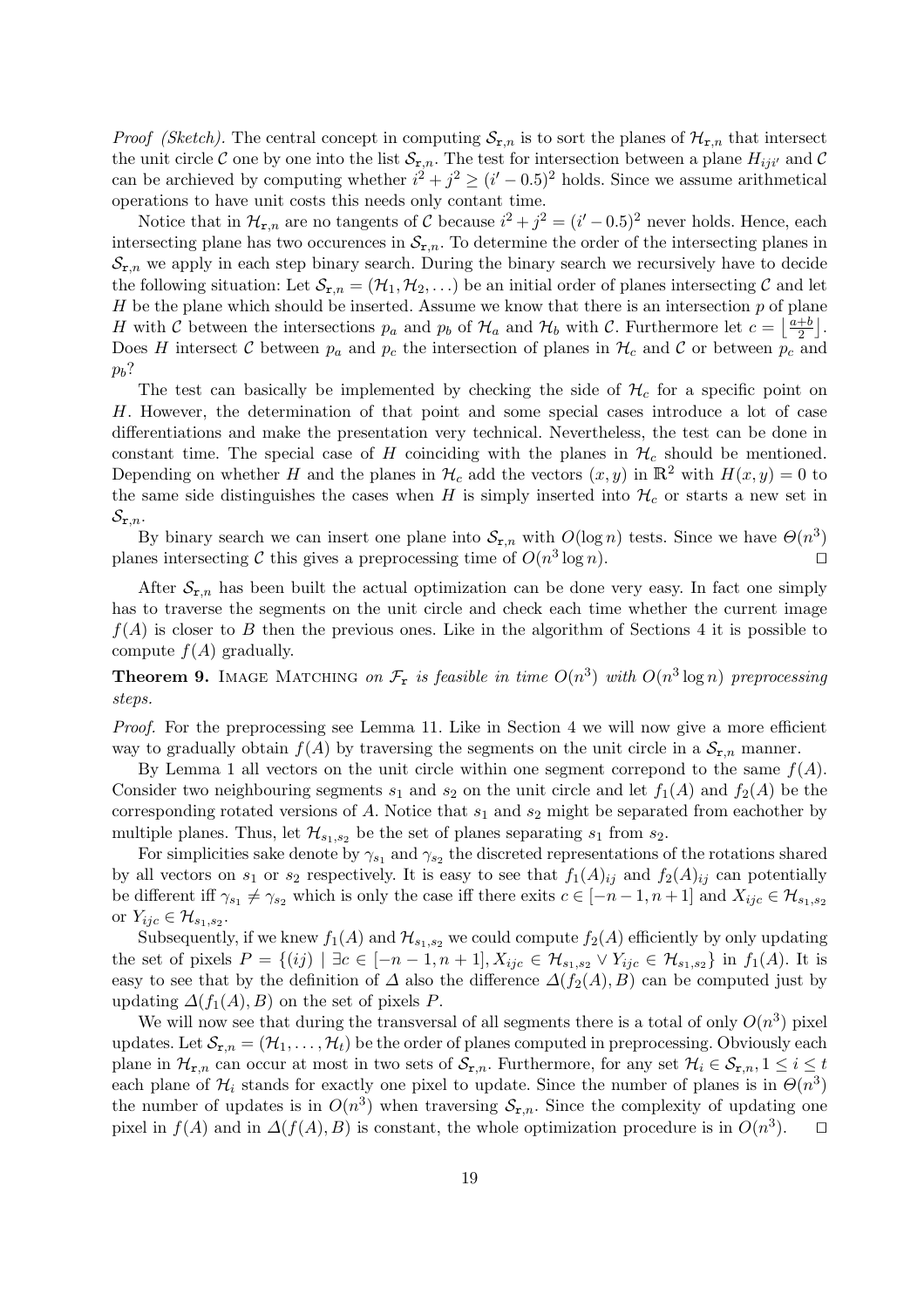### 7 Projective Transformations

Projective transformations  $\mathcal{F}_{\text{p}}$  are a generalization of affine transformations. For projective transformation it holds that,  $f \in \mathcal{F}_a$  if  $f(x, y) = \left(\frac{a}{c}, \frac{b}{c}\right)$  $(\frac{b}{c})^T$  with  $(a, b, c)$ formation it holds that,  $f \in \mathcal{F}_a$  if  $f(x, y) = (\frac{a}{c}, \frac{b}{c})^T$  with  $(a, b, c)^T = M \cdot (x, y, 1)^T$  and  $M = \begin{pmatrix} a_1 & a_2 & a_3 \\ a_4 & a_5 & a_6 \\ a_7 & a_8 & 1 \end{pmatrix}$  an invertible  $(3 \times 3)$ -matrix. Like in all previously considered case h an invertible  $(3 \times 3)$ -matrix. Like in all previously considered case here also  $\mathcal{F}_{\mathbf{p}}^{-1} = \mathcal{F}_{\mathbf{p}}$ . For M we can choose eight parameters  $a_1$  to  $a_8$  and thus have an eight dimensional parameter space  $(\mathbb{R}^8)$ <sub>p</sub> with the exceptional vectors where either the corresponding matrix M is not invertible or there exist  $i, j \in \mathcal{N}$  such that  $a_7i + a_8j + 1 = 0$ . From M we get the following form of discretizations  $\gamma_g$  for  $g \in \mathcal{F}_{\mathbf{p}}^{-1}$ 

$$
\gamma_g(i,j) = \begin{cases} \left( \left[ \frac{a_1 i + a_2 j + a_3}{a_7 i + a_8 j + 1} \right], \left[ \frac{a_4 i + a_5 j + a_6}{a_7 i + a_8 j + 1} \right] \right) & \text{if } \left( \left[ \frac{a_1 i + a_2 j + a_3}{a_7 i + a_8 j + 1} \right], \left[ \frac{a_4 i + a_5 j + a_6}{a_7 i + a_8 j + 1} \right] \right) \in \mathcal{N} \times \mathcal{N}, \\ \perp & \text{otherwise.} \end{cases}
$$

Like in all previous sections we can define a set of planes  $\mathcal{H}_{p,n}$  which contains for all  $i, j \in$  $N, i', j' \in [-n - 1, n + 1]$  the planes:

$$
X_{iji'} : ix_1 + jx_2 + x_3 + (0.5i - ii')x_7 + (0.5j - ji')x_8 + (0.5 - i')x_9 = 0
$$
 and  

$$
Y_{ijj'} : ix_4 + jx_5 + x_6 + (0.5i - ij')x_7 + (0.5j - jj')x_8 + (0.5 - j')x_9 = 0
$$

However, an analogous version of Theorem 1 for projective transformations is not true in this setting. Anyway, the following weaker version of the Theorem can be established for projective transformation. We say that

$$
\Gamma_n(\mathcal{F}_{\mathbf{p}}) \prec \mathcal{C}(\mathcal{H}_{\mathbf{p},n})
$$

if and only if for all  $u, u' \in \mathbb{R}^8$  with  $g_u, g_{u'} \in \mathcal{F}_p^{-1}$  it is true:  $C_{\mathcal{H}}(u) = C_{\mathcal{H}}(u') \Rightarrow \gamma_{g_u} = \gamma_{g_{u'}}$ . **Theorem 10.**  $\Gamma_n(\mathcal{F}_p) \prec C(\mathcal{H}_{a,n}).$ 

*Proof.* We again define the set  $\mathcal{R}_p$  to be the following equivalence relation on  $(\mathbb{R}^8)_p \times (\mathbb{R}^8)_p$ 

$$
\mathcal{R}_{\mathbf{p}} = \{ (u_1, u_2) \mid u_1, u_2 \in (\mathbb{R}^8)_{\mathbf{p}} \text{ and } \gamma_{u_1} = \gamma_{u_2} \}.
$$

Thus the relation  $\mathcal{R}_p$  partitions  $\mathcal{F}_p^{-1}$  into subsets of transformations of equal discrete counterparts. The following lemma gives the major structural property of  $\mathcal{R}_{p}$ .

**Lemma 12.** Two vectors  $u, v \in (\mathbb{R}^8)_{\text{p}}$  belong to the same equivalence class of  $\mathcal{R}_{\text{p}}$  if for all  $i, j \in \mathcal{N}$ and any  $i', j' \in [-n-1, n+1]$  the vectors u and v belong to the same half-subspace according to the partition of  $(\mathbb{R}^8)_{\text{p}}$  with the hyperplane  $X_{iji'}$ , respectively  $Y_{ijj'}$ .

*Proof.* Let  $u = (a_1, \ldots, a_8)$  and  $v = (b_1, \ldots, b_8)$  be two parameter vectors from  $(\mathbb{R}^8)_{\mathbb{P}}$ . By definition  $\gamma_u$  equals  $\gamma_v$ , iff u and v belong to the same equivalence class in  $\mathcal{R}_p$ . We show that if u and v belong to the same half-subspace then  $\gamma_u = \gamma_v$ .

Let  $\gamma_u \neq \gamma_v$  hold but for the contradiction assume that for all  $(i, j) \in \mathcal{N} \times \mathcal{N}$  and  $i', j' \in$  $[-n-1,n+1]$  u and v belong to the same half-space of  $(\mathbb{R}^8)$ <sub>p</sub> with respect to  $X_{iji'}$  and  $Y_{ijj'}$ . There exist  $(i, j) \in \mathcal{N} \times \mathcal{N}$  such that  $\gamma_u(i, j) = (i'_1, j'_1) \neq (i'_2, j'_2) = \gamma_v(i, j)$ . Without loss of generalization assume that  $i'_1 \leq i'_2 - 1$ . This means that

1.  $\frac{a_1 i + a_2 j + a_3}{a_7 i + a_8 j + 1} < i'_1 + 0.5$  and 2.  $i'_2 - 0.5 \leq \frac{b_1 i + b_2 j + b_3}{b_7 i + b_8 j + 1}$ .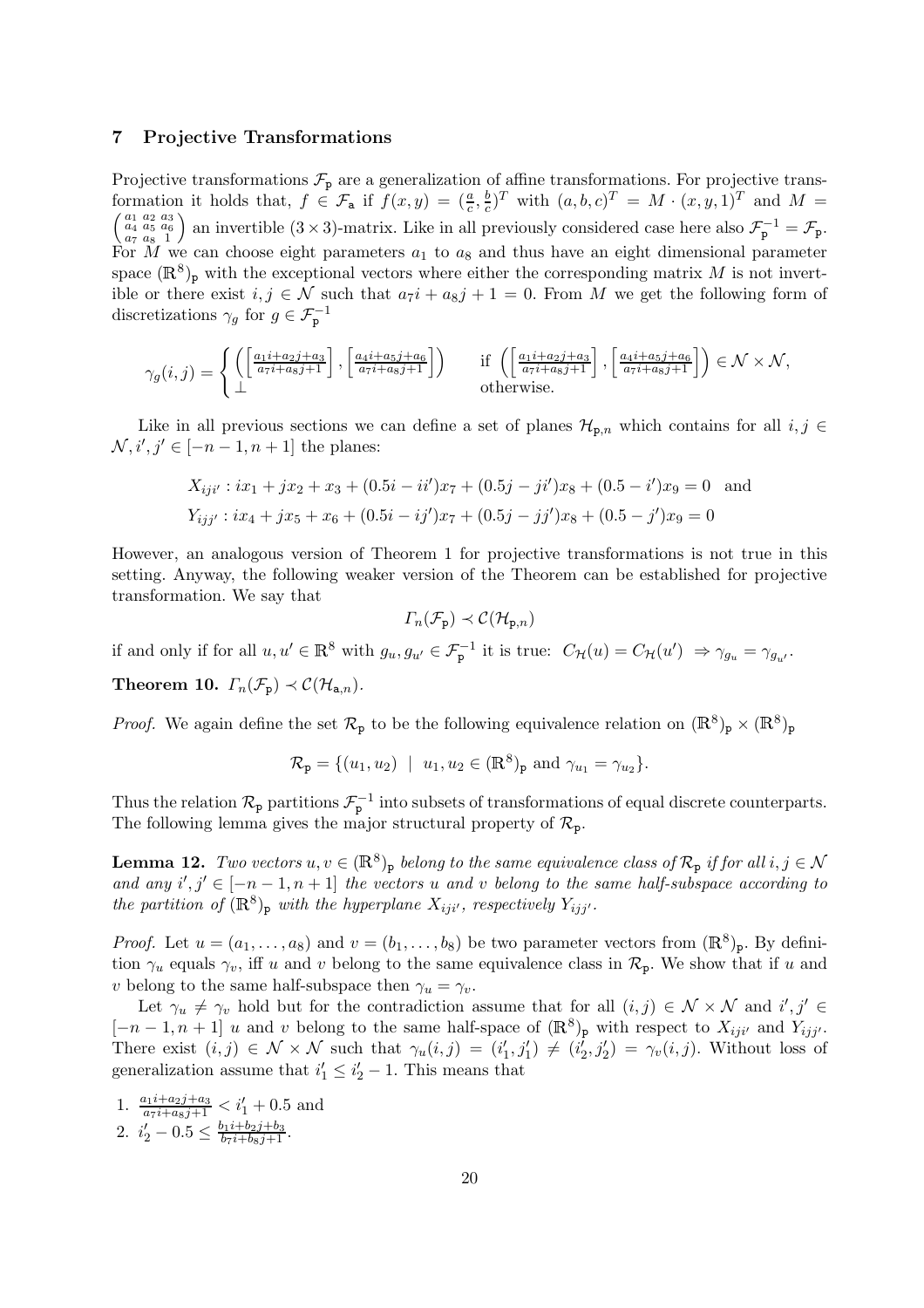It is easy to see that all planes  $X_{iji'}$  with fixed i and j have a common subspace  $Z_{ij}$ . Hence any two planes  $X_{iji_1'}$  and  $X_{iji_2'}$  intersect in the linear subspace where  $x_7i + x_8j + 1 = 0$ .

Lets first consider the easier case when  $u$  and  $v$  are both on the same side of the linear subspace  $Z_{ij}$ , hence, either  $a_7i + a_8j + 1 > 0$  and  $b_7i + b_8j + 1 > 0$  or  $a_7i + a_8j + a_9 < 0$  and  $b_7i + b_8j + b_9 < 0$ . In that case we substitute  $i'_1$  by  $i'_2 - 1$  in the first inequality and get

- 1.  $ia_1 + ja_2 + a_3 + (0.5i ii'_2)a_7 + (0.5j ji'_2)a_8 + (0.5 i'_2) < 0$  as well as
- 2.  $ib_1 + jb_2 + b_3 + (0.5i ii'_2)b_7 + (0.5j ji'_2)b_8 + (0.5 i'_2) \ge 0$

or with switched relation symbols, respectively. Thus, the plane  $X_{ij}$ <sub>i</sub> separates u and v.

Now consider the case of u and v being on opposite sides of  $Z_{ij}$ :  $x_7i + x_8j + 1 = 0$ . Then there exist only two possibilities for u and v being placed in the same half-subspace of the plane  $X_{ij}$ for all  $i' \in [-n-1, n+1]$ . If  $X_{ij}i'(u) \geq 0$  and  $X_{ij}(i'+1)(u) < 0$  then it is not possible to place v on the opposite side of the space  $Z_{ij}$  such that neither  $X_{ij}$  nor  $X_{ij(i'+1)}$  separates u and v because  $X_{iji'}$  and  $X_{ij(i'+1)}$  "cross" in  $Z_{ij}$ .

Hence, the only way to place u and v properly is when  $X_{iji}(u) < 0$  and  $X_{iji}(v) < 0$  or  $X_{iji'}(u) \geq 0$  and  $X_{iji'}(v) \geq 0$  for all  $i' \in [-n-1, n+1]$ . Obviously, in that case it is not possible that  $\gamma_u(i,j) = (i',j')$  with  $i' \in \mathcal{N}$  because this would imply that u is in the space between  $X_{ij}$ and  $X_{ij(i'+1)}$ . The same holds for v. Subsequently,  $\gamma_u(i,j) = \perp = \gamma_v(i,j)$  must hold which is a contradiction.

An analogous proof holds for the case when  $j'_1$  and  $j'_2$  differ.

 $\Box$ 

Like in affine transformations the planes in  $(\mathbb{R}^8)_{\text{p}}$  separate classes of different projective transformations. However, there may be several cells which represent the same projective transformation. Despite this by the theorem it still suffices to estimate the number of cells in  $\mathcal{C}(\mathcal{H}_{p,n})$  to get bound on the cardinality of  $\Gamma_n(\mathcal{F}_{\text{p}})$ .

Lemma 13.  $|\mathcal{C}(\mathcal{H}_{p,n})| \in O(n^{24}).$ 

*Proof.* The limitations for i, j, i' and j' imply that the number of planes in  $\tilde{\mathcal{H}}_{p,n}$  is in  $O(n^3)$ . Any set H of  $O(n^3)$  planes partitions  $(\mathbb{R}^8)_{\text{p}}$  into at most  $\sum_{k=0}^8 \sum_{\ell=k}^8 {\binom{|\mathcal{H}|}{\ell}}$  $\binom{\mathcal{H}}{\ell} \binom{\ell}{k} = O(|\mathcal{H}|^8) = O(n^{24})$ cells.

Finally, we can also solve IMP efficiently for the general class of projective transformation. Anyway, the algorithm presented in Section 4 calls as a last step  $\text{SELECT}_{\mathcal{F}_p}$  which should computes for the optimum class  $\varphi_{opt}$  a representative g with an invertible  $3 \times 3$  matrix. This is much harder then in linear and affine transformation and we cannot give any efficient solution for that problem. Instead we will assume that  $\text{SELECT}_{\mathcal{F}_p}$  simply returns g even if it is not invertible.

Theorem 11. The IMAGE MATCHING PROBLEM for projective transformations can be solved in time  $O(n^{24})$ .

## 8 Conclusions and Future Work

In this work we analyzed the Image Matching Problem with respect to several subclasses of affine transformations as well as the more general case of projective transformations. We introduced a general polynomial time searching strategy which takes advantage of the search space structure common among the covered classes of transformations. To provide precise bounds for the running time of the searching algorithm we examined the complexity of the search space structure for